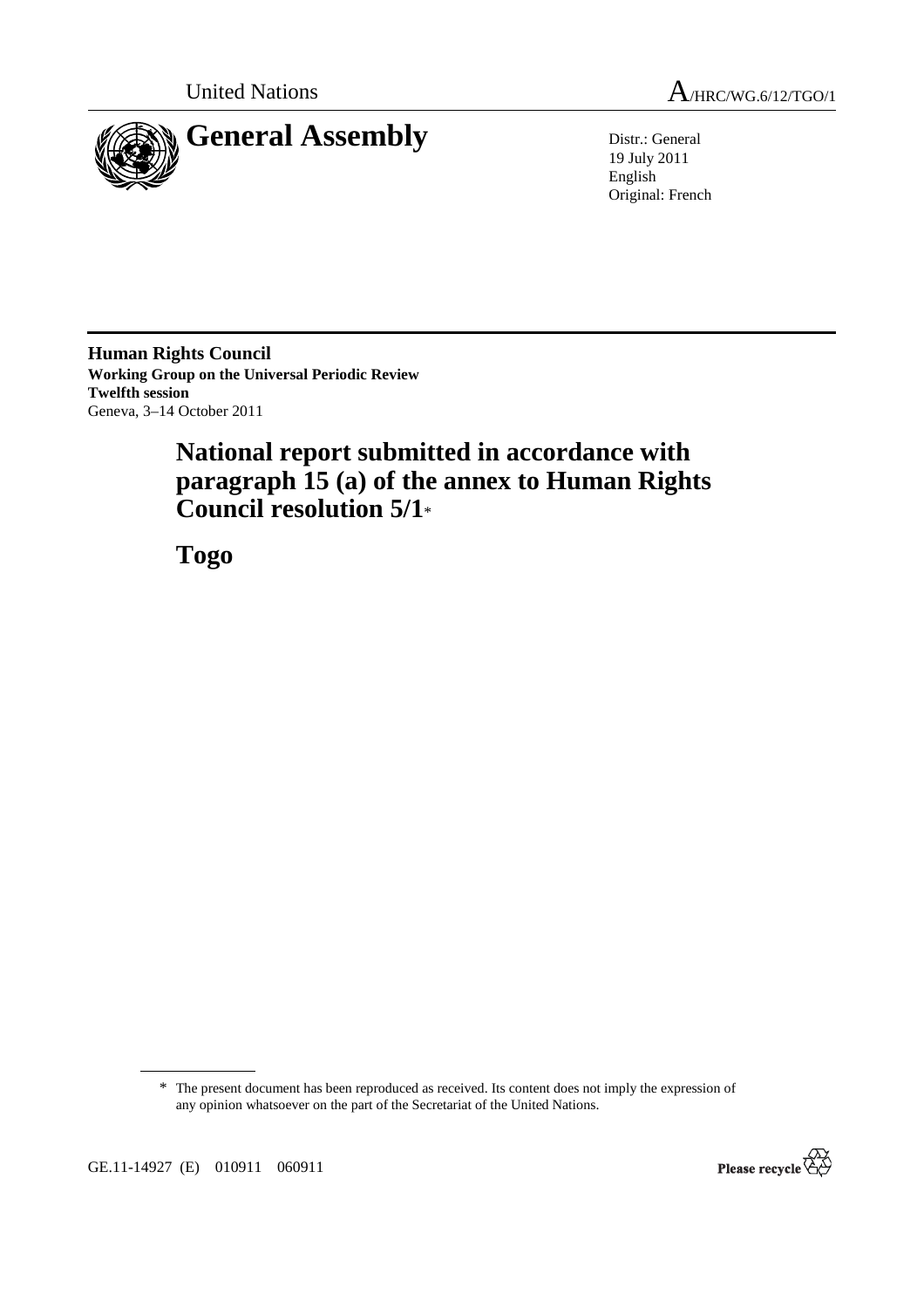# **A/HRC/WG.6/12/TGO/1**

# Contents

|    |    |                                                                            | Paragraphs | Page |
|----|----|----------------------------------------------------------------------------|------------|------|
| Ι. |    |                                                                            | $1 - 2$    | 4    |
| П. |    |                                                                            | $3 - 12$   | 4    |
|    | A. |                                                                            | $3 - 4$    | 4    |
|    | В. |                                                                            | $5 - 8$    | 5    |
|    |    | 1.                                                                         | 5          | 5    |
|    |    | 2.                                                                         | 6          | 5    |
|    |    | 3.                                                                         | $7 - 8$    | 5    |
|    | C. |                                                                            | $9 - 12$   | 6    |
|    |    | 1.                                                                         | 9          | 6    |
|    |    | 2.                                                                         | $10 - 12$  | 7    |
| Ш. |    |                                                                            | $13 - 93$  | 7    |
|    | А. |                                                                            | $13 - 37$  | 7    |
|    |    | The right to life and physical integrity, the prohibition of torture<br>1. |            |      |
|    |    | and other cruel, inhuman or degrading treatment or punishment              | $13 - 16$  | 7    |
|    |    | 2.                                                                         | $17 - 21$  | 8    |
|    |    | 3.                                                                         | 22         | 8    |
|    |    | The right not to be forced into exile, the rights of asylum-seekers<br>4.  | 23         | 9    |
|    |    | 5.<br>Freedom of access to the courts and guarantee of a fair trial        | $24 - 30$  | 9    |
|    |    | 6.                                                                         | 31         | 10   |
|    |    | 7.                                                                         | $32 - 34$  | 10   |
|    |    | 8.                                                                         | 35         | 10   |
|    |    | 9.                                                                         | 36         | 10   |
|    |    | 10.                                                                        | 37         | 10   |
|    | Β. |                                                                            | $38 - 70$  | 11   |
|    |    | 1.                                                                         | $38 - 40$  | 11   |
|    |    | 2.                                                                         | $41 - 42$  | 11   |
|    |    | 3.                                                                         | $43 - 45$  | 11   |
|    |    | 4.                                                                         | 46         | 12   |
|    |    | 5.                                                                         | $47 - 52$  | 12   |
|    |    | 6.                                                                         | $53 - 56$  | 13   |
|    |    | 7.                                                                         | $57 - 60$  | 13   |
|    |    | 8.                                                                         | 61         | 14   |
|    |    | 9.                                                                         | $62 - 70$  | 14   |
|    | C. |                                                                            | $71 - 93$  | 15   |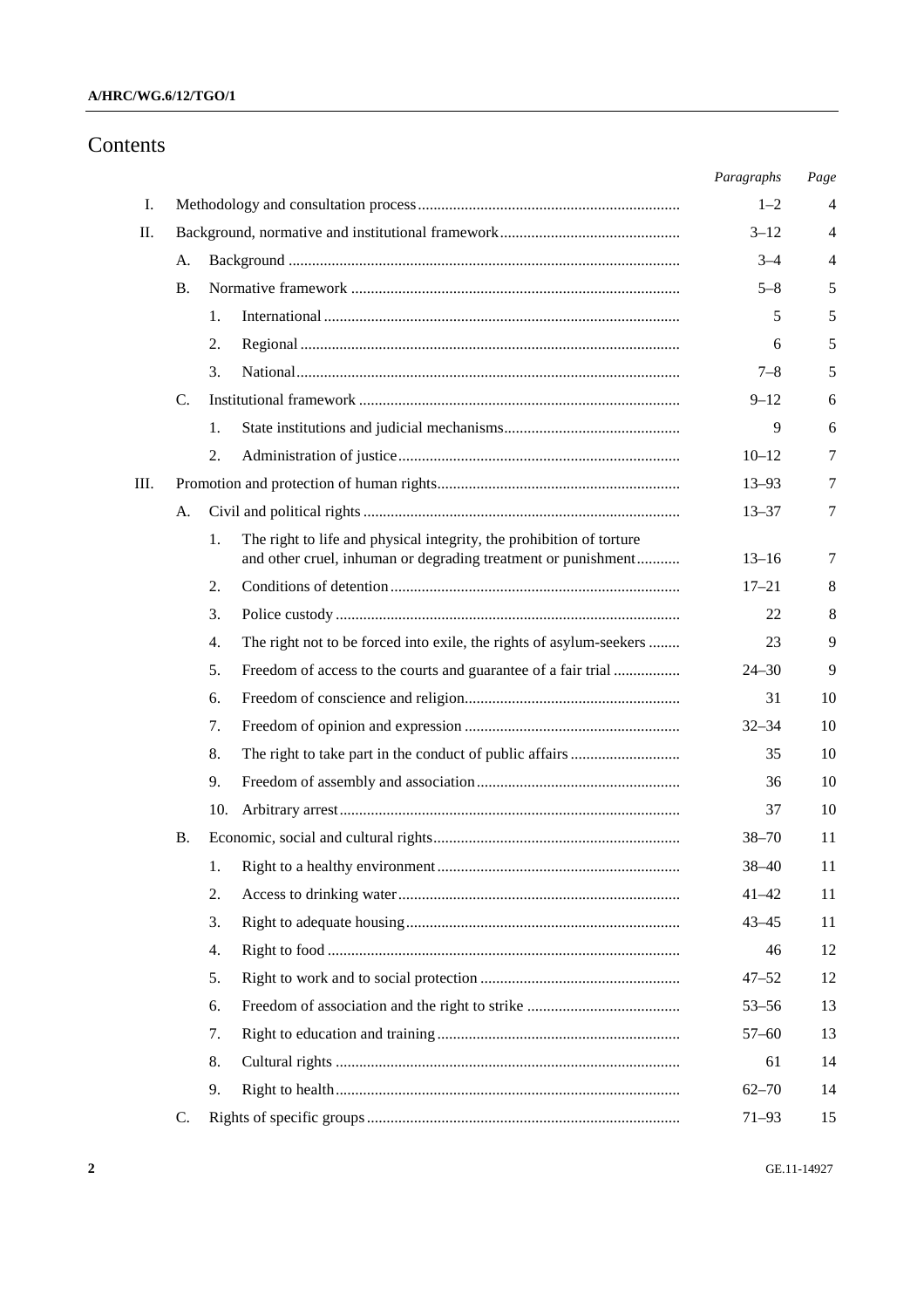# **A/HRC/WG.6/12/TGO/1**

|       | 1.                                                                    | $71 - 79$   | 15 |  |  |
|-------|-----------------------------------------------------------------------|-------------|----|--|--|
|       | 2.                                                                    | $80 - 84$   | 17 |  |  |
|       | 3.                                                                    | $85 - 90$   | 17 |  |  |
|       | 4.                                                                    | 91–93       | 18 |  |  |
| IV.   |                                                                       | 94–98       | 18 |  |  |
| V.    |                                                                       | $99 - 107$  | 19 |  |  |
|       | Α.                                                                    | $99 - 106$  | 19 |  |  |
|       | Β.                                                                    | 107         | 20 |  |  |
| VI.   |                                                                       | $108 - 110$ | 20 |  |  |
| VII.  | Expectations in terms of capacity-building and requests for technical |             |    |  |  |
|       |                                                                       | 111         | 22 |  |  |
| VIII. |                                                                       | 112         | 23 |  |  |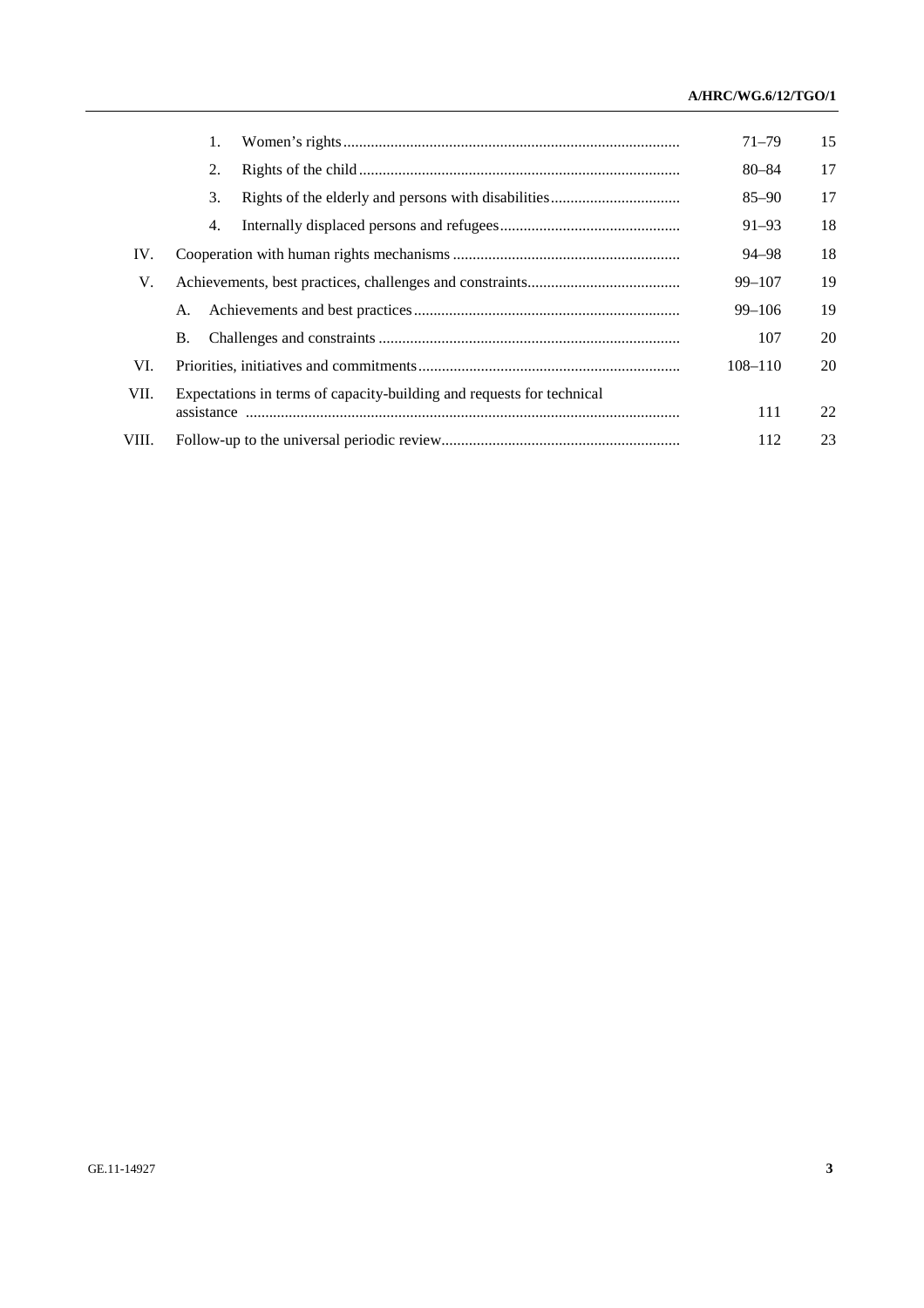# **I. Methodology and consultation process**

1. This national report was prepared in accordance with United Nations General Assembly resolution 60/251 of 15 March 2006 on the establishment of the Human Rights Council, resolution 5/1 of the Human Rights Council and the general guidelines for the preparation of information provided within the framework of the universal periodic review (Human Rights Council decision 6/102).

2. The consultation process and the drafting of the report followed the stages set out below:

- Development of the Government's strategy on the universal periodic review
- Launch of universal periodic review initiatives and training for members of the Interministerial Commission for the Preparation of Initial and Periodic Reports, staff of ministerial departments, members of Parliament, and representatives of national human rights institutions and civil society organizations, as well as other representatives of Togolese society
- Wide-ranging consultations with those mentioned above
- Collation of information and preparation of first draft by the Interministerial Commission working with all those mentioned above
- Briefing of a delegation on the universal periodic review process in Geneva
- Preparation of the first draft of the national report with technical assistance from the International Organisation of La Francophonie
- Regional workshops to make improvements to the text
- National workshop to validate the text
- Approval of draft report by the Council of Ministers

# **II. Background, normative and institutional framework**

# **A. Background**

3. Covering an area of  $56,000 \text{ km}^2$ , Togo is bordered to the north by Burkina Faso, to the south by the Gulf of Guinea, to the east by Benin and to the west by Ghana. It has more than 40 ethnic groups, an estimated population in 2011 of 5.7 million people, of which 51 per cent are women, and a population growth rate of 2.4 per cent. The 15- to 59-year-old age group makes up 51 per cent of the population, 0- to 15-year-olds account for 42 per cent and the over-60s make up the remaining 7 per cent. Its economy is based primarily on agriculture, which accounts for 70 per cent of the economically active population and 40 per cent of gross domestic product.

4. Since independence in 1960, Togo has experienced alternating political systems: a multiparty system from 1960 to 1967, a single-party system from 1967 to 1991, and a multiparty system once again since 1991.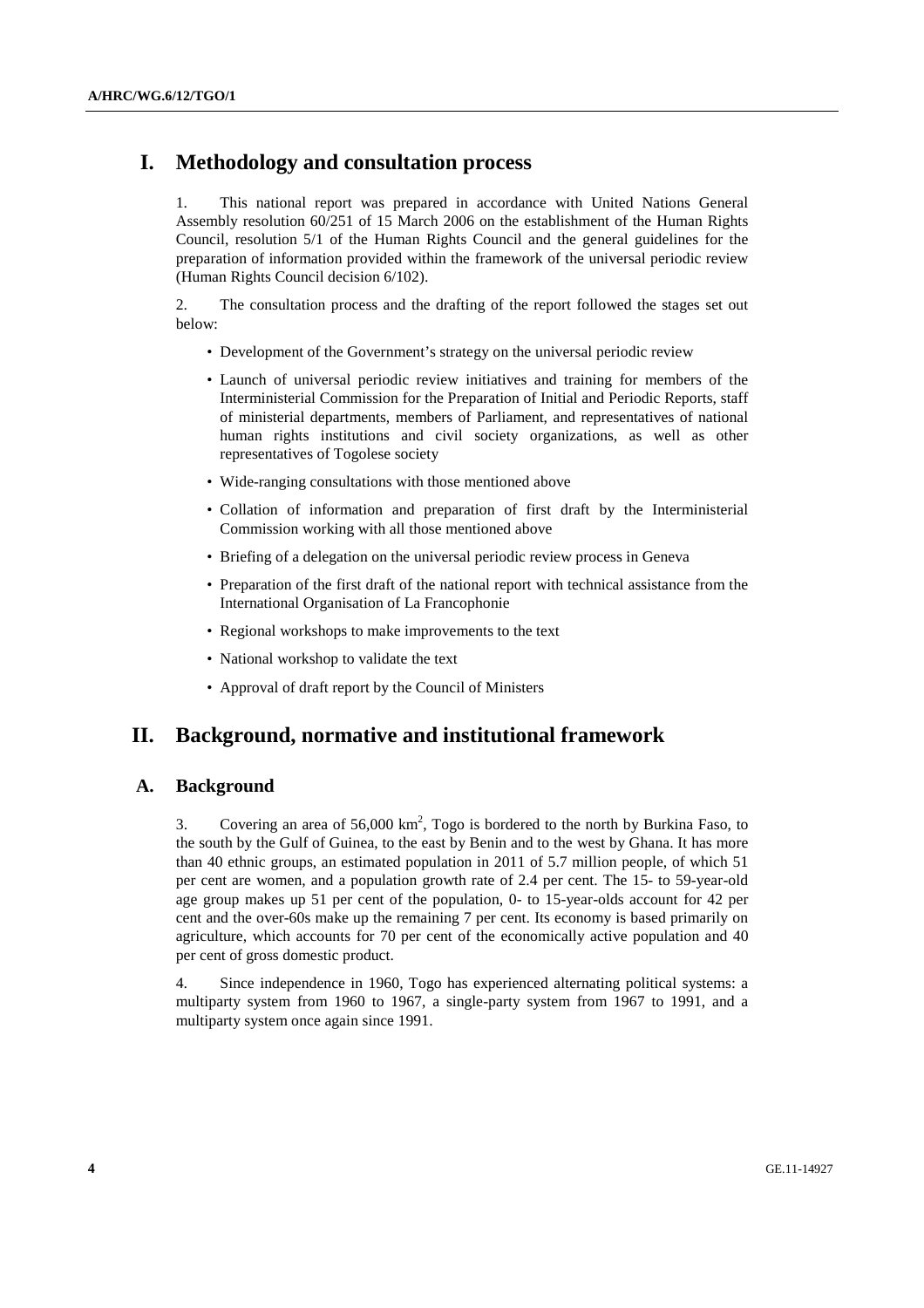# **B. Normative framework**

### **1. International**

5. Togo has ratified or acceded to several instruments including: (1) the International Covenant on Economic, Social and Cultural Rights; (2) the International Covenant on Civil and Political Rights; (3) the International Convention on the Elimination of All Forms of Racial Discrimination; (4) the Convention on the Elimination of All Forms of Discrimination against Women; (5) the Convention against Torture and Other Cruel, Inhuman or Degrading Treatment or Punishment and its Optional Protocol; (6) the Convention on the Rights of the Child as well as its two Protocols; (7) International Labour Organization conventions Nos. 4, 6, 29, 87, 98, 100, 105, 111 and 182; (8) the Geneva Conventions of 1949 and their two Additional Protocols; (9) the Convention on Cultural Diversity of the United Nations Educational, Scientific and Cultural Organization.

#### **2. Regional**

6. Togo is party to several regional instruments including: (1) the African Charter on Human and Peoples' Rights; (2) the Constitutive Act of the African Union; (3) the African Charter on the Rights and Welfare of the Child; (4) the Organization of African Unity Convention Governing the Specific Aspects of Refugee Problems in Africa; (5) the African Union Convention on Preventing and Combating Corruption; (6) the Protocol to the African Charter on Human and Peoples' Rights on the Rights of Women in Africa; (7) the Protocol to the African Charter on Human and Peoples' Rights on the Establishment of an African Court of Human and Peoples' Rights.

#### **3. National**

7. Togo has a considerable framework of legislation whose cornerstone is the Constitution of 14 October 1992, which, in articles 50 and 142, incorporates all of the rights and responsibilities set out in the Universal Declaration of Human Rights and in all the international human rights instruments ratified by Togo. The legislation includes: Act No. 2005-009 of 3 August 2005 on the trafficking of children; Act No. 2007-017 of 6 July 2007 on the Children's Code; Act No. 2009-011 of 24 June 2009 abolishing the death penalty; Act No. 2010-004 of 14 June 2010 on the Water Code; Act No. 2010-018 of 31 December 2010 amending Act No. 2005-012 of 14 December 2005 on the protection of persons with regard to HIV/AIDS; and the Act on the Press Code. In addition, the Constitution contains provisions that safeguard human rights, such as those on the right to life (art. 13), freedom of thought, conscience, religion, worship, opinion and expression (art. 25); the right to health (art. 34); the right to education (art. 35); and the right to a fair trial (art. 19).

8. As part of its drive to modernize legislation, the Government is considering draft bills:

- To amend the Criminal Code, to incorporate the various human rights instruments
- To amend the Code of Criminal Procedure, to strengthen citizens' guarantees in courts of law
- To amend the Individuals and Family Code, to remove provisions that conflict with international commitments
- To reorganize the justice system to bring it closer to citizens and redefine the courts' jurisdictions
- To promote gender equality in access to electoral mandates, elected office and appointments to State institutions and Government departments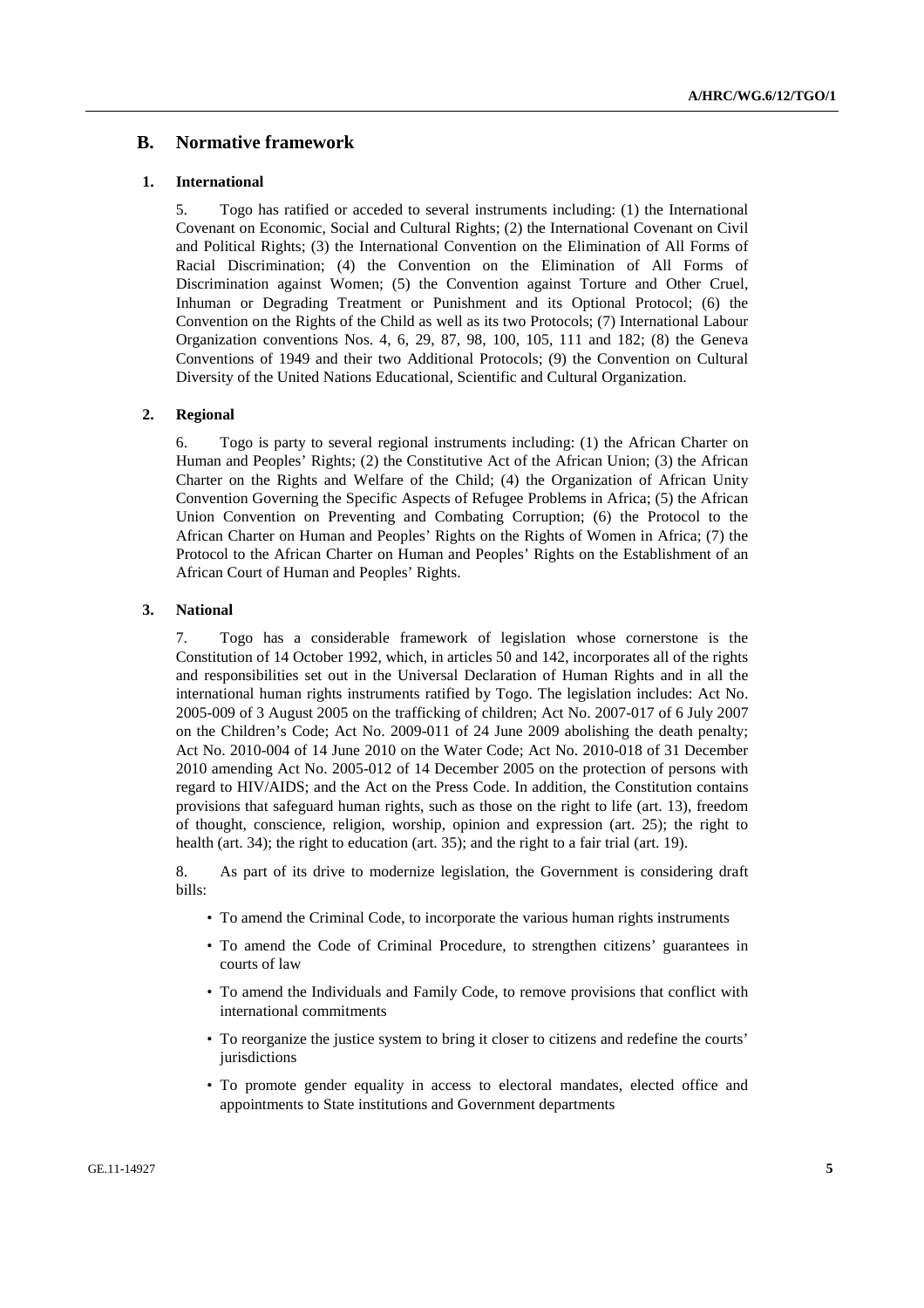# **C. Institutional framework**

### **1. State institutions and judicial mechanisms**

9. Since the adoption of the 1992 Constitution, political power has been exercised by the following institutions:

 (a) The President of the Republic, who is the Head of State. The President is elected by direct universal suffrage in a single-round poll and is granted specific powers by the Constitution;

 (b) The Prime Minister, who is the Head of Government. The Prime Minister is appointed by the President to lead and coordinate the Government's activities;

 (c) The Parliament, which comprises the National Assembly and the Senate. The National Assembly is made up of 81 members elected by direct universal suffrage for a term of five years. There are currently three political parties represented and some nonaffiliated members in the National Assembly. It adopts the laws and monitors the work of the Government. As the Senate is currently suspended, its powers are now temporarily exercised by the National Assembly;

 (d) "The Constitutional Court, which rules on the constitutionality of laws and guarantees fundamental individual rights and civil liberties, regulates the activities of public institutions and the work of the public authorities" and is the highest judicial authority in the State in constitutional affairs. It announces the results of presidential and parliamentary elections and referendums, settling any disputes that may have arisen, and has very wideranging powers of ex ante and ex post control. It is governed by Organizational Act No. 2004-004 of 1 March 2004;

 (e) The Court of Audit, which was established by Act No. 98-14 of 10 July 1998 on the organization and functioning of the Court of Audit, came into operation in September 2009. It audits the public accounts and helps the Government and Parliament monitor implementation of financial legislation;

(f) The Economic and Social Council, which is not yet operational;

 (g) The High Audio-visual and Communications Authority (HAAC), which is a constitutional body responsible for monitoring and safeguarding freedom of expression, opinion and the press. It was established by Organizational Act No. 96/10/PR of 21 August 1996 and amended and supplemented by Organizational Act No. 2004-021 of 15 December 2004;

 (h) The National Human Rights Commission, which was established by Act No. 87-09 of 9 June 1987 and recognized in the Constitution in 1992, restructured by Organizational Act No. 96-12 of 11 December 1996, amended and supplemented by Organizational Act No. 2005-004 of 9 February 2005 on the composition, organization and functioning of the National Human Rights Commission. It is an independent body. Its members benefit from immunity during the exercise of their duties and for one year after the termination thereof. Its mission is to ensure the protection and defence of human rights, to promote human rights by all possible means, in particular by examining and recommending to the authorities for adoption any proposed legislation related to human rights, to issue opinions in the field of human rights, to organize conferences and seminars on human rights, and to investigate reported human rights violations. It produces annual reports of its activities and makes recommendations to the State;

The Ombudsman, who is an independent administrative authority appointed by the President for a period of three years. The Ombudsman is responsible for investigating appeals and complaints from citizens concerning malfunctioning of the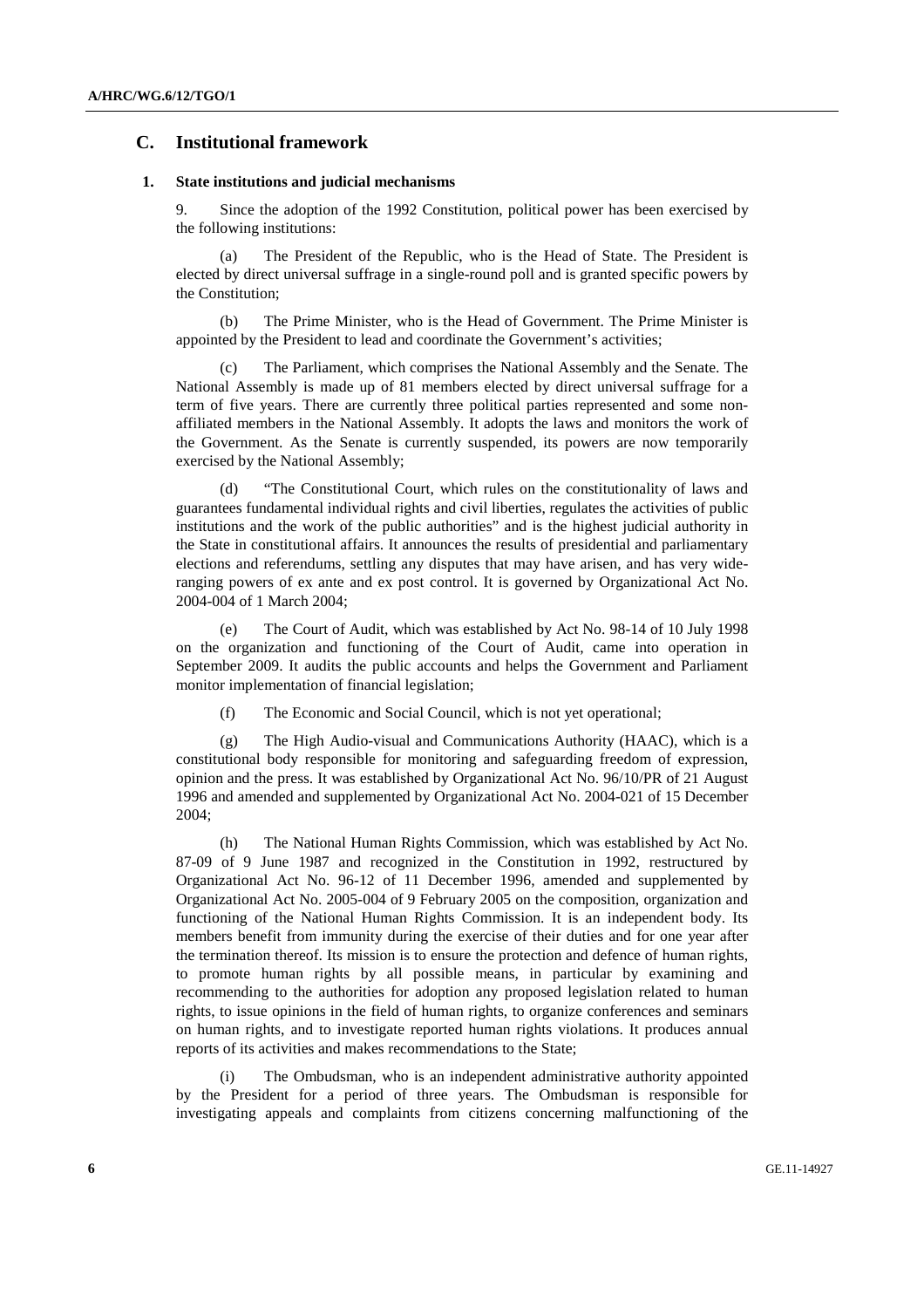administration, local authorities, public bodies or any public agency, with a view to achieving an amicable settlement;

 (j) The Independent National Election Commission, which organizes and supervises elections and referendums.

#### **2. Administration of justice**

10. The rule of law is enshrined in article 1 of the Constitution. Justice is delivered in the name of the Togolese people by the courts and tribunals. Provision is also made for the principle of a fair trial, including public hearings, the right to a defence and the obligation to justify decisions.

11. To meet the need for speedy justice, Togo has been modernizing its justice system and has recruited at least 20 judges and as many court registrars every year since 2005. To this end, a Justice Training Centre was established in 2010 to provide both initial and inservice training to professionals of the courts system.

12. The independence of the judiciary is guaranteed by the Constitution (art. 13) and enshrined in law by Organizational Act No. 96-11 of 21 August 1996 on the special status of judges. This law enshrines the principle of the irremovability of judges and grants the Higher Council of the Judiciary, which is mainly made up of judges, responsibility for managing judges' careers.

# **III. Promotion and protection of human rights**

# **A. Civil and political rights**

# **1. The right to life and physical integrity, the prohibition of torture and other cruel, inhuman or degrading treatment or punishment**

# *(a) The right to life and security*

13. Article 13 of the Constitution specifies that "the State shall guarantee the life, security, and physical and mental integrity of all persons living on its territory. No one shall be arbitrarily detained or deprived of his or her life." The right to life is also written into the Criminal Code, which seeks to protect life by providing for the criminal offences of intentional homicide (arts. 44 and 45), involuntary manslaughter (arts. 51 to 53), and for threats of these, even when they are not carried out (art. 50). Unfortunately, this right was violated during Togo's socio-political troubles, which necessitated the establishment of the Truth, Justice and Reconciliation Commission in 2008. Its mission was to implement the recommendations of the Global Political Agreement by shedding light on the acts of political violence committed between 1958 and 2005, to find the perpetrators, to make proposals to the Government on reparations measures aimed at bringing peace, and to recommend what action to take against the perpetrators, to combat impunity, and to avoid a recurrence of such acts.

14. The death penalty was abolished in 2009 and all such sentences which had been handed down but not yet enforced were commuted into life imprisonment.

 *(b) The right to physical integrity and the prohibition of torture and other cruel, inhuman or degrading treatment or punishment* 

15. Articles 13 and 21 of the Constitution guarantee Togo's citizens the right to protection from any assault causing bodily harm. To this end, Togo has ratified the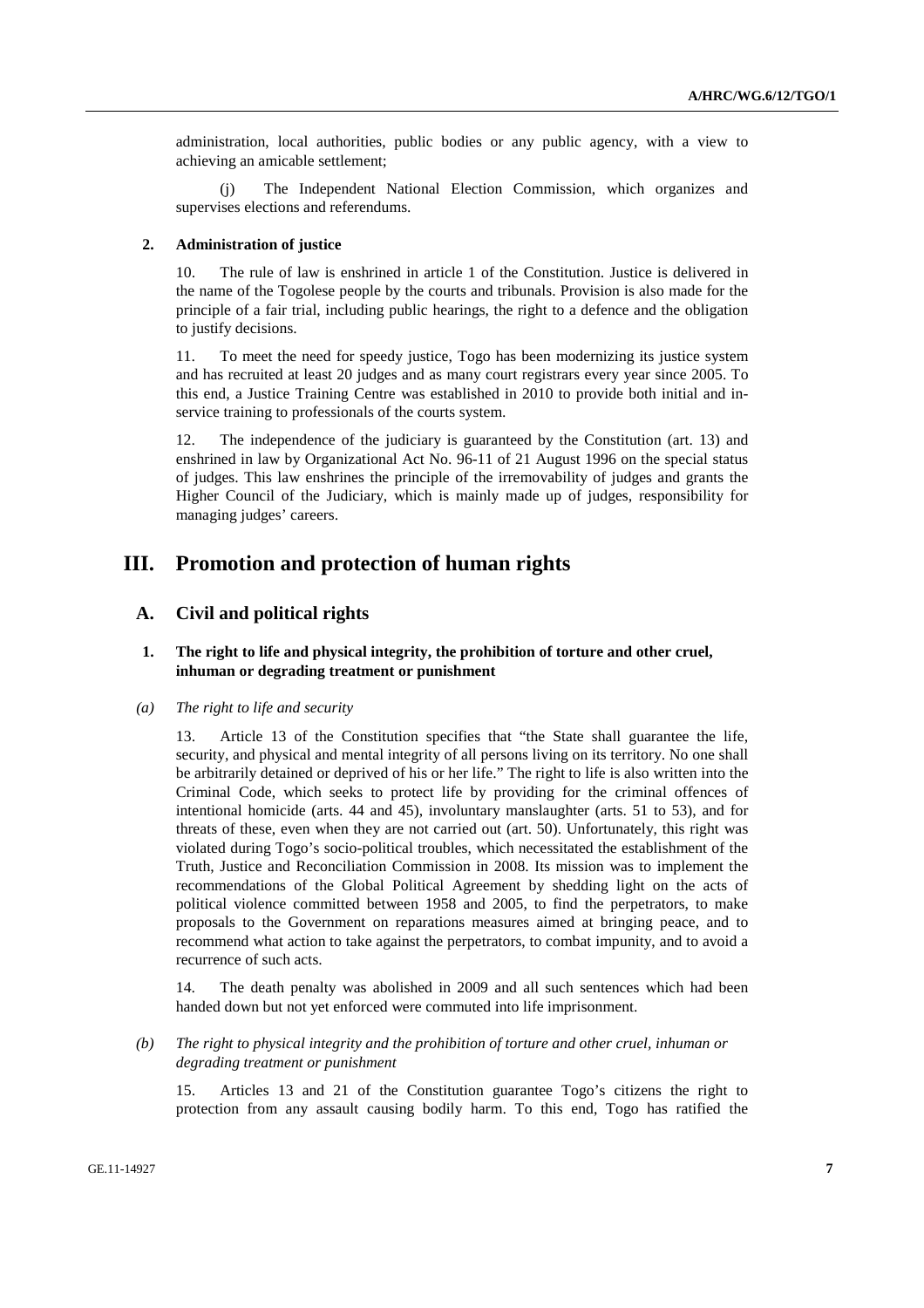Convention against Torture and Other Cruel, Inhuman and Degrading Treatment or Punishment and its Optional Protocol. However, there have been cases of this right being violated during criminal investigations and detention.

### *(c) Combating impunity*

16. The Government is combating impunity through the establishment of the Truth, Justice and Reconciliation Commission, judicial reform and the establishment of the Court of Audit.

# **2. Conditions of detention**

17. There is no legislation on detention. A draft bill on prison policy and rehabilitation has been prepared with the financial support of the European Union in an attempt to remedy this. Other necessary bills may be drawn up with the help of development partners.

18. There are not enough prisons or enough places for inmates. The prisons that do exist are run-down. Despite bringing improvements, the Emergency Programme to Support the Prison Sector (PAUSEP), which operated between 2003 and 2006, did not succeed in solving the problems facing the sector. A similar programme incorporating the recommendations made in the PAUSEP evaluation would help improve conditions for inmates.

19. An example of overcrowding in prisons is the civil prison of Aného. Built to house 196 inmates, as of 1 June 2011, it had 339 inmates – an occupancy rate of 172.96 per cent. The national occupancy rate is 151 per cent. The Government has decided to solve this problem by building a new prison in line with international standards at Kpalimé.

20. The introduction of judges responsible for the enforcement of sentences and of liberties and detention judges, which is set out in the draft bill on the Code of Criminal Procedure, and the incorporation of the draft bill on alternative penalties to imprisonment will limit the number of inmates. In the meantime, the President and the Minister of Justice have shown a degree of leniency. In 2010, for example, 226 offenders received a presidential pardon. Between 2008 and 2010, over 353 offenders were granted a conditional release. The Parliamentary Human Rights Committee conducted a field mission in March 2009 to verify that human rights were being respected in short-stay prisons.

21. Conditions in prisons will improve thanks to increases in the operating budget for the Prisons and Rehabilitation Service (up from 24,200,000 CFA francs in 2006 to 267,603,000 CFA francs in 2010) and allocations for food (up from 300 million CFA francs in 2000 to 330 million CFA francs in 2010), and a prison service bolstered by the continuing recruitment drive for 500 new prison wardens. The Government accepts that these actions will not be enough to substantially improve conditions in detention. Its priority, other than seeking the financial and material resources that are needed to run detention centres effectively, is training for prison staff.

### **3. Police custody**

22. Police custody is regulated by article 52 of the Code of Criminal Procedure and article 1 of the Act of 26 May 1987. It is for a maximum of 48 hours, renewable once if authorized by the State Prosecutor, except in the case of serious offences or drugs offences, for which custody may be extended to 8 days. There are two inspection mechanisms in place to ensure compliance with these time limits: one defined in the Code of Criminal Procedure and enforced by the Public Prosecutor's Office and the other by the Inspectorate-General of Security Services. Unfortunately, due to insufficient resources and staff, such inspections do not actually take place. In addition to these mechanisms, other human rights bodies such as the International Committee of the Red Cross inspect police detention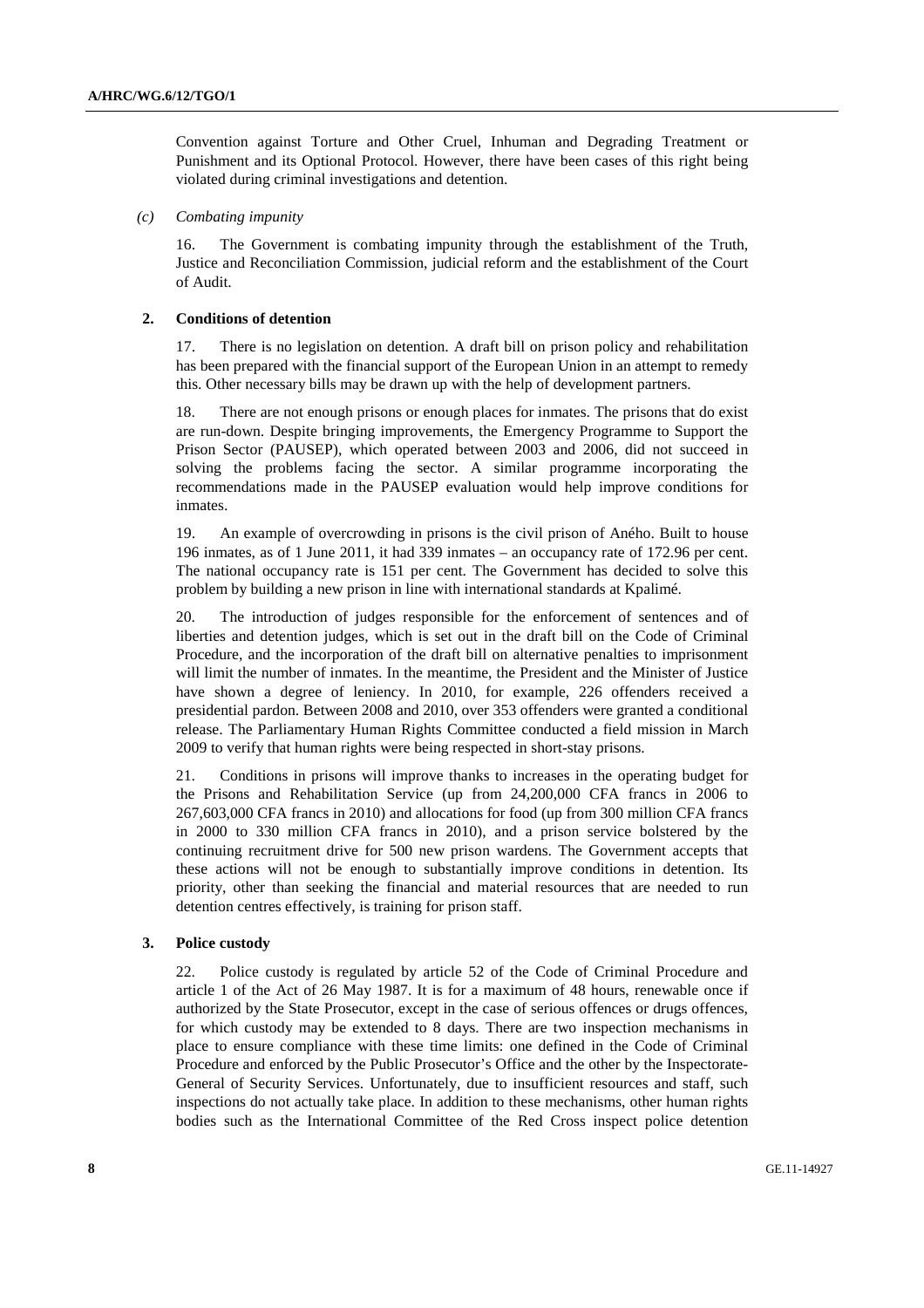facilities. The reports produced make it possible to consider, with the collaboration of Togo's development partners, solutions to the issues raised. Despite all of these provisions, there are still cases where police custody exceeds the legal limit.

# **4. The right not to be forced into exile, the rights of asylum-seekers**

23. Article 22, paragraph 2, of the Constitution states that "no Togolese may be deprived of the right to enter or leave Togo". The rights of asylum-seekers are enshrined in the Convention relating to the Status of Refugees, the International Covenant on Civil and Political Rights and the Convention Governing the Specific Aspects of Refugee Problems in Africa.

#### **5. Freedom of access to the courts and the guarantee of a fair trial**

24. Freedom of access to the courts and the guarantee of a fair trial are recognized by the Constitution in article 19. Article 1, paragraph 2, of the Code of Criminal Procedure specifies that any person who feels that his or her rights have been infringed may institute legal proceedings. The Code of Civil Procedure meanwhile specifies that any person who has a legitimate interest in the success or failure of a lawsuit may initiate legal proceedings (art. 3).

25. To bring justice closer to the citizens, district courts have been created in most of the prefectural capitals. There are now 30 courts of first instance, 2 appeal courts and 1 supreme court. The problem still remains, however, that specialized courts, i.e. the youth court and the labour court, only sit in Lomé. The draft bill on the organization of the courts, therefore, provides that, to meet its responsibilities, each region should have a regional court housing a youth court and a labour court. Furthermore, the regional court shall have jurisdiction in criminal and administrative cases at first instance.

26. In relation to the cost of legal proceedings, the Code of Criminal Procedure provides for fee exemptions for the poor. Although the law provides for legal aid, the system is not operational, as no procedure to define eligibility has been established. However, a defence lawyer is automatically allocated to any poor defendant. A draft bill on eligibility criteria for legal aid was approved in October 2010.

27. A department has been set up within the Ministry of Justice to ensure access to the law and justice system following the adoption of the national policy to train and educate the public about the law, their rights and legal proceedings.

28. The guarantee of a fair trial is contained in general and specific guarantees.

29. The general guarantees relate to the independence of the judiciary, reaffirmed in article 113 of the Constitution, which specifies that the judiciary is independent of the executive and legislative branches. In practice, however, the judiciary does not have sufficient means to be independent.

30. The specific guarantees relate to the obligation to respect the fundamental principles guaranteed by the Constitution, international instruments and the law, such as equality before the law, the presumption of innocence, the legality of criminal offences and penalties, the non-retroactivity of criminal laws, the right to a second hearing, the right to have cases heard within the stipulated time limits and the right to a defence. In practice, it would appear that these principles are not being respected everywhere. The accusation is that Togo has a two-tier justice system. To deal with this complaint from its citizens, in 2005, the Government launched a nationwide programme, still ongoing, to modernize the justice system.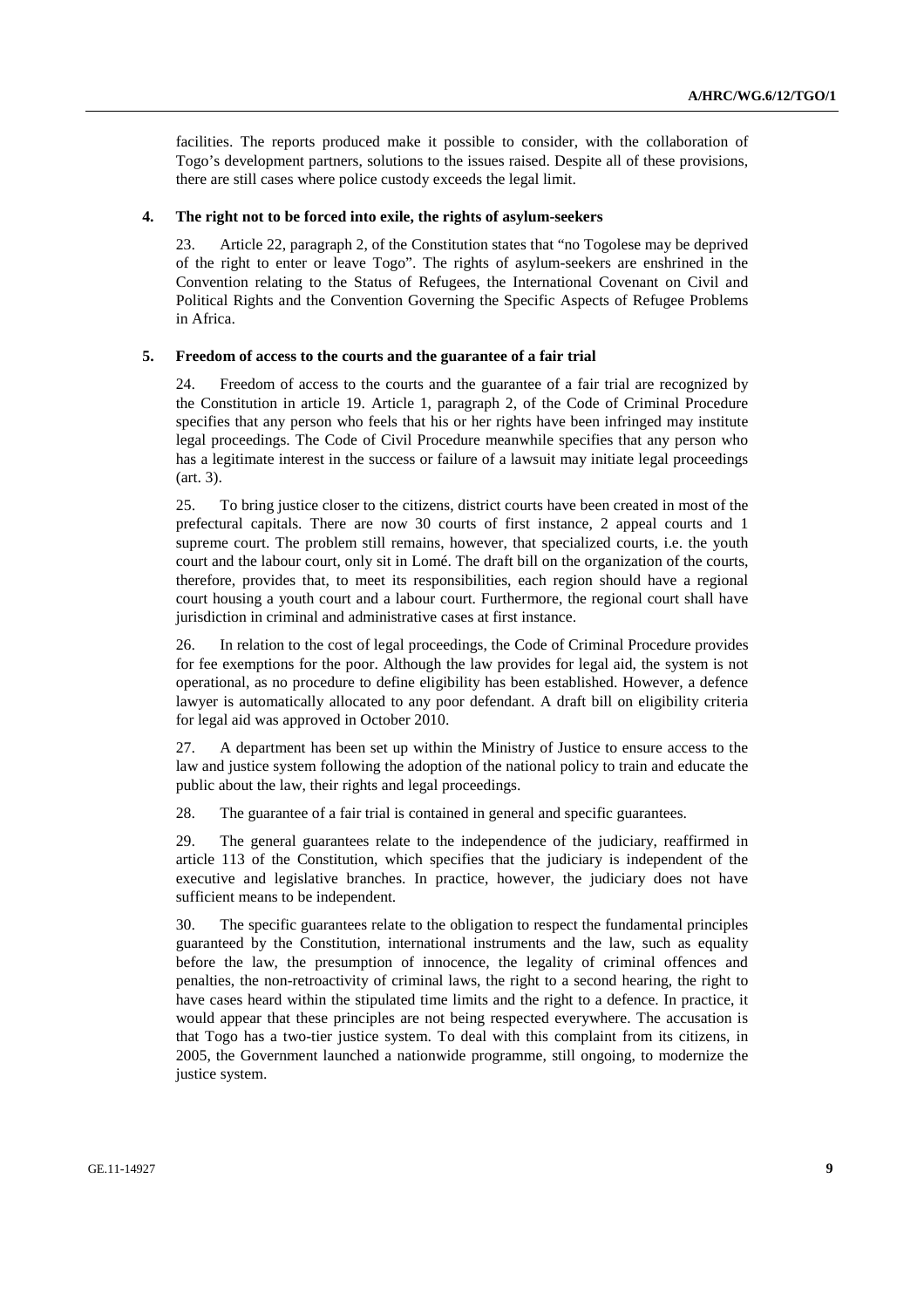### **6. Freedom of conscience and religion**

31. According to article 1 of the Constitution, "Togo is a secular, democratic and social State". Freedom of thought, conscience and religion is laid down in article 25 of the Constitution. There are three main religious communities that coexist peacefully in Togo: traditional African religions, Christianity and Islam, as well as various philosophical and esoteric groups. Freedom of worship is guaranteed within the framework of a secular State. This freedom does, however, give rise to certain problems such as noise pollution, so the Government has established a department of religion within the Ministry of Territorial Administration.

# **7. Freedom of opinion and expression**

32. Freedom of expression and freedom of the press are guaranteed by articles 25 and 26 of the Constitution. The legal framework for the freedom of the press is set out in Act No. 98-004/PR of 11 February 1998 on the Press and Broadcasting Code and its amendments and supplements.

33. Amendments to the Press Code have decriminalized offences against legislation on the press except for those concerning the internal or external security of the State, incitement to ethnic or tribal hatred and appealing to the police to go against their duties towards the nation (Act No. 2004-015 of 27 August 2004). In 2011, Togo has approximately 11 television channels, 82 radio stations and around 200 press publications.

34. HAAC protects and monitors the exercise of these freedoms. The reorganization of HAAC in 2005 to make it more professional and impartial, and the allocation in 2009 of a support fund for the press of 350 million CFA francs and its establishment on a regular basis (75 million CFA francs per year) are among the steps taken by the Government to reaffirm its commitment to these freedoms. However, there were some issues in this area which required amendment of the 2005 Act by that of 2009, which gives the courts jurisdiction over the closure and suspension of television channels or radio stations.

# **8. The right to take part in the conduct of public affairs**

35. The right of every citizen to take part in the conduct of public affairs is realized either directly, or indirectly through elected representatives (article 37 of the Constitution). The only restriction to this right concerns the loss of civil and political rights on conviction under a final judgement. The consolidation of the continuing process of decentralization will bolster citizens' participation in the conduct of public affairs.

### **9. Freedom of assembly and association**

36. Article 30 of the Constitution guarantees, under the conditions established by law, the exercise of the freedom of assembly and association. This guarantee, together with the flexibility of the procedure for obtaining registration and legal recognition, led to a boom in the number of associations (13,887) and political parties (95) in December 2010. The exercise of the freedom of assembly and demonstration is permitted subject to prior notification.

### **10. Arbitrary arrest**

37. The Constitution (art. 15) provides that no person may be arbitrarily arrested or detained. Certain irregularities have occurred, however, in the work of the police, the gendarmerie and even the courts. The various socio-political crises that Togo has experienced have also undermined this right. Following the presidential election of April 2005, an effort was made to free some people being held in prison or police custody. This led to the establishment of the inspection system for police stations, gendarmerie posts and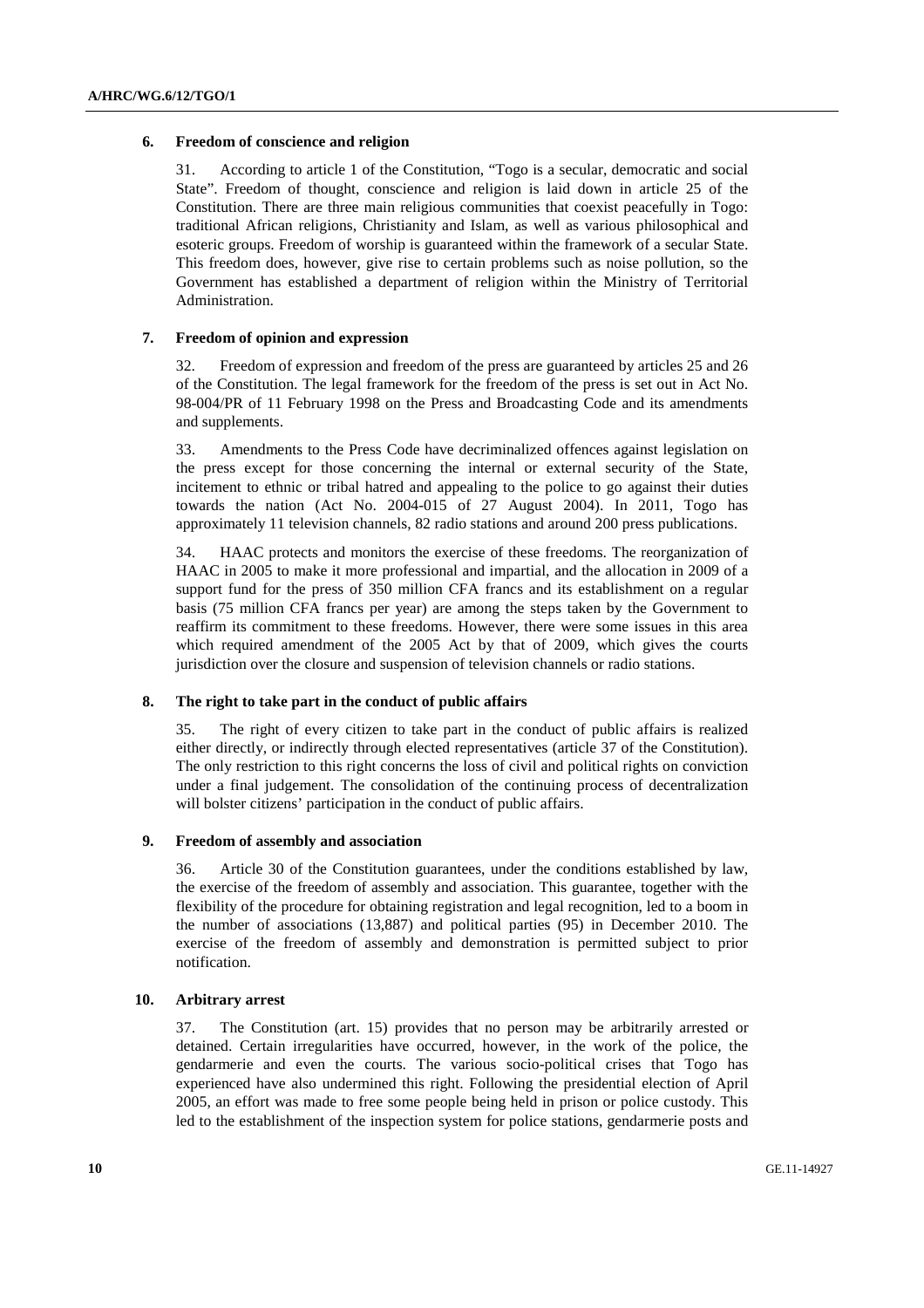prisons. Furthermore, a draft bill on the Code of Criminal Procedure is being prepared to reinforce the guarantees of citizens' rights in their dealings with the police and courts.

# **B. Economic, social and cultural rights**

# **1. Right to a healthy environment**

38. Article 41 of the Constitution reaffirms each citizen's right to a healthy environment. In light of this, Togo has created a ministry responsible for the environment and is party to a number of international legal instruments on environmental protection. It has also adopted several national laws, including Act 2008-005 of 30 May 2008 establishing the framework environment act; Act 2008-009 of 19 June 2008 on the Forestry Code; and Act 2009-001 of 6 January 2009 on biosafety.

39. Togo has established institutions such as: the National Commission for Sustainable Development, to monitor the mainstreaming of environmental factors in development policies; the National Environmental Management Agency, to support implementation of the national environment policy defined by the Government in the national environmental action plan, a national environment fund, a National Fund for Forestry Development; and advisory commissions for forestry resources.

40. In 2007, the Government signed an agreement with the Agence Française de Développement concerning the funding of the Lomé Urban Development Project. The aims of this project are to dredge the lagoons in Lomé, allocate vehicles to collect household waste, and organize awareness-raising campaigns to promote responsible citizenship. Togo has received additional funding from the European Union. In spite of these efforts, management of environmental issues still remains a major challenge in rural and urban areas.

#### **2. Access to drinking water**

41. In order to achieve Millennium Development Goal (MDG) 7 in respect of drinking water and sanitation, Togo has undertaken several initiatives such as adopting the Water Code, setting up a national asset management company and, pursuant to decree No. 2010- 099/PR of 4 August 2010, adopting a national water policy. Access to drinking water is thus recognized in Togo as a fundamental human right. In 2010, activities to give local populations access to drinking water increased the availability of drinking water from 28 per cent in 2000 to 40 per cent in 2010 amongst rural populations, from 24 per cent to 29 per cent in semi-urban locations, and from 38 per cent to 49 per cent in urban areas. More than 841 boreholes are currently being drilled and 117 repaired in rural areas, serving to improve the country's performance in meeting these fundamental rights.

42. In terms of basic sanitation and hygiene, the percentage of the rural population with latrines rose from 10 per cent in 2000 to 11.73 per cent in 2010. Other action being taken includes the provision of community sanitation services.

### **3. Right to adequate housing**

43. The National Housing Strategy was adopted in 2003 and updated in 2007 to reflect the socio-economic situation in the country. The housing sector is currently looking vulnerable and has the following distinguishing features: the land ownership rules are underpinned by an outdated and unsuitable legal framework that attempts to wed modern law with traditional law; there is a lack of real-estate developers; town planning rules do not exist or are out of date; construction materials are expensive prompting people to resort to self-built houses using flimsy materials; real estate loans are hard to come by and expensive and there are not enough appropriate banking institutions; construction capacity is limited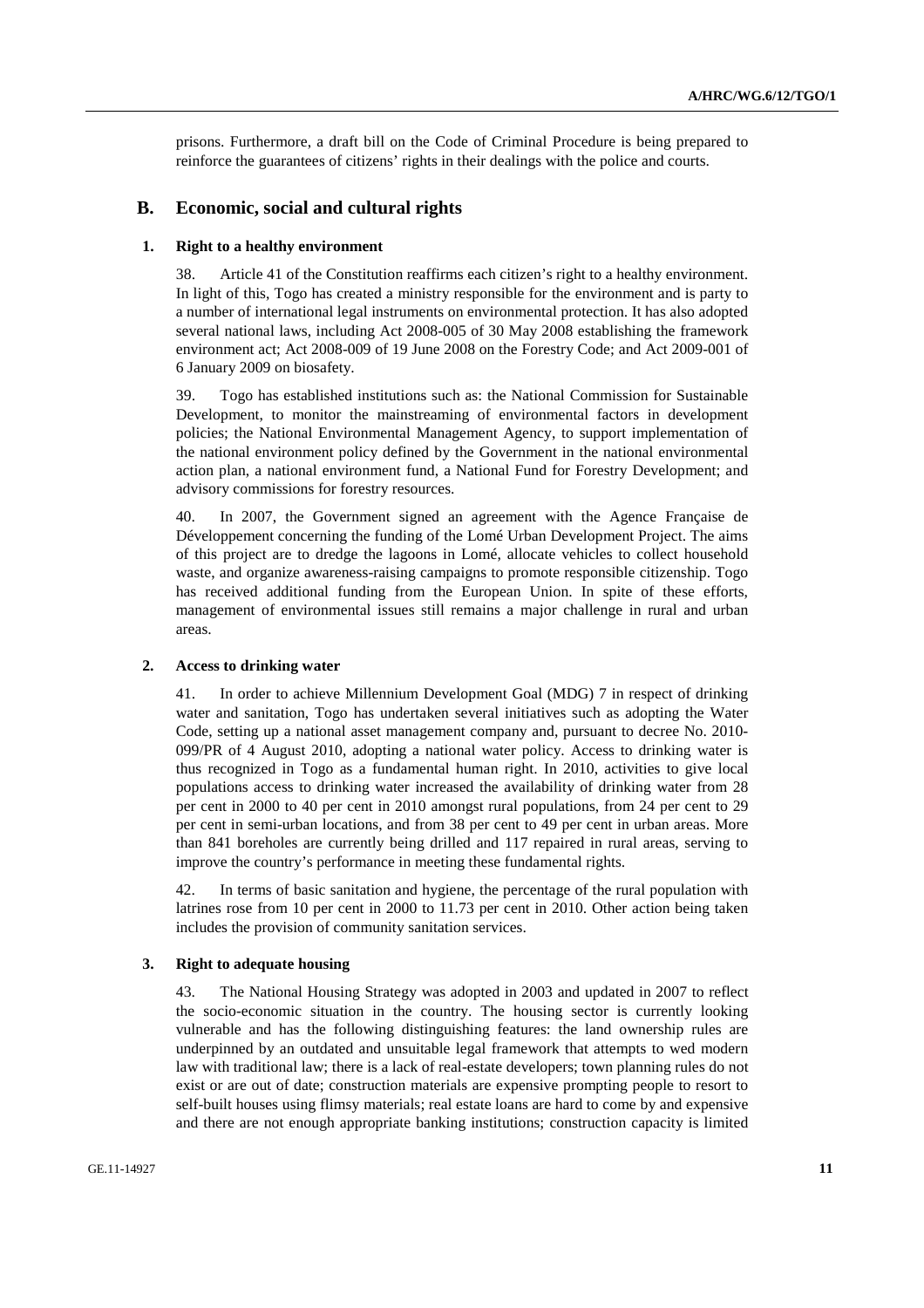to 10,000 new houses each year, while the estimated requirement for new houses per year is 23,000.

44. The overall objective of the Strategy is to provide adequate housing for all in the future and in particular for low- and medium-income households. It includes a sectoral investment schedule with a detailed action plan in the form of the National Housing Programme covering the period from 2009 to 2013.

45. The Government is currently reviewing the blueprints for major towns and cities and drawing up blueprints for areas with upwards of 5,000 inhabitants. Draft bills are being drawn up for the Town Planning and Construction Code and the Real Estate Development Code.

# **4. Right to food**

46. The continued implementation of the agricultural recovery strategy since 2008 and State subsidies on fertilizers and seeds made 2010 a bumper year, generating a surplus of 106,513 tons of crops, of which there were 82,973 tons of maize and 26,871 tons of sorghum. The National Food Security Agency is able to regulate prices for basic foodstuffs. Despite all these efforts, discrepancies remain in the level of enjoyment of the right to food.

### **5. Right to work and to social protection**

## *(a) Right to work*

47. Article 37, paragraph 1, of Togo's Constitution recognizes that each citizen has the right to work.

48. Since 2003, the Government has once again started appointing civil service officials through competitive exams and taking on individuals from outside of the civil service. The size of the civil service increased from 24,576 employees in 2003 to 43,422 in 2010. Similarly, regulations were passed in 2011 for programmes, such as the national volunteers' programme and the work integration and employment support programme, designed to make it easier for first-time jobseekers to enter the job market.

49. Implementing regulations for the Labour Code are at the validation stage. A permanent tripartite dialogue (Government, employers and workers) and the National Employment Agency have now been established. The ultimate aims of these measures are to improve working conditions and to achieve the consensus-based management of the world of work.

50. A draft statute for the civil service has been finalized as part of the civil service reform plan launched following the national consultations on Public Administration in 2006.

51. Despite all these efforts, the employment situation remains a matter of concern. A 2005 survey by the World Bank revealed that the unemployment rate stood at 6.1 per cent and the underemployment rate at 27.7 per cent with over 33 per cent of the active population living in vulnerable circumstances.

### *(b) Social protection*

52. Togo has acceded to ILO conventions Nos. 102, 121, 128, 130 and 168 concerning social security. Nevertheless, for a long time only lip service has been paid to health and safety in the workplace because there is no legislation, or it is outdated and incomplete. The acts on the Social Security Code and establishing compulsory health insurance for civil servants were enacted on 15 February 2011.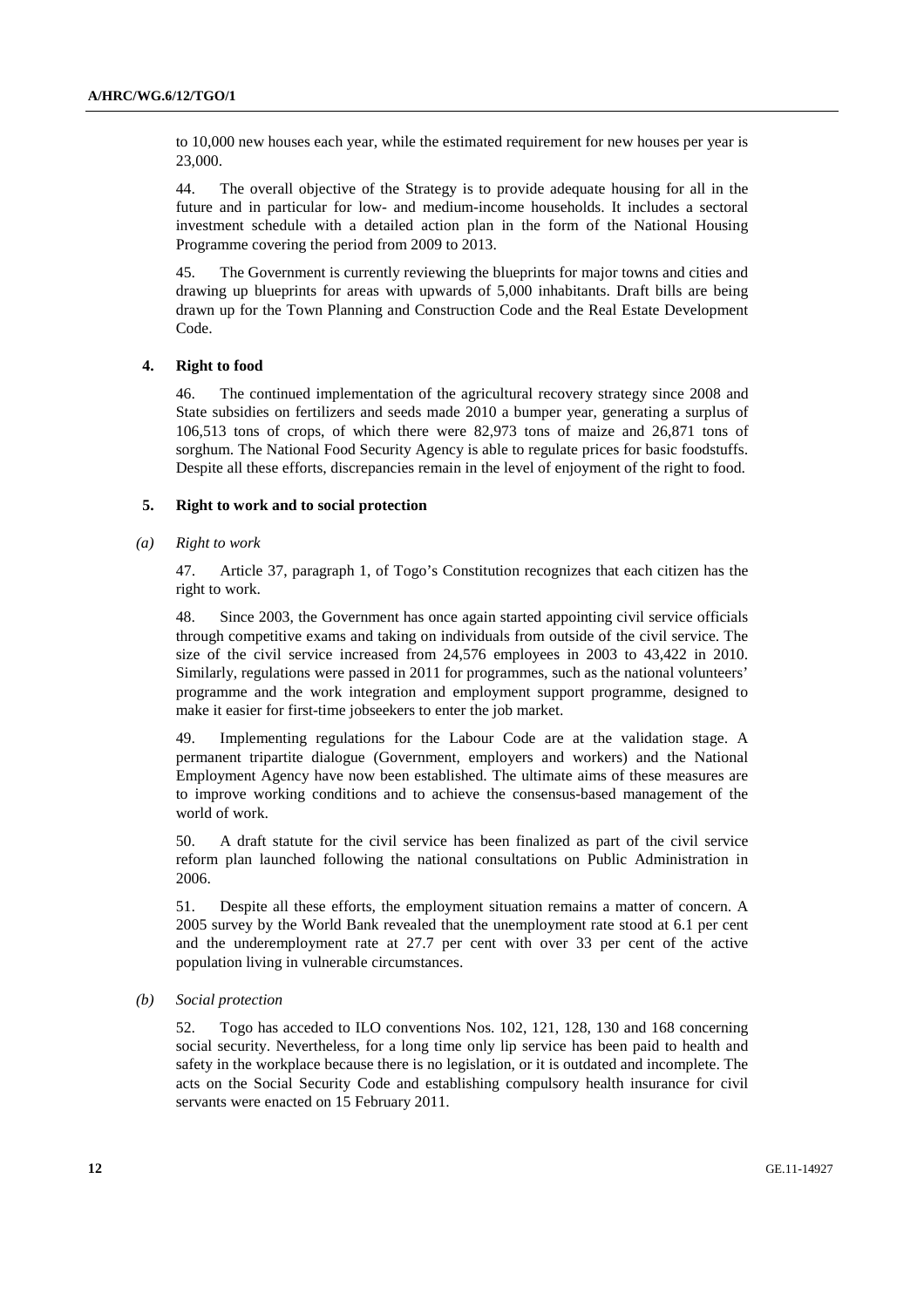#### **6. Freedom of association and the right to strike**

53. The freedom of association is enshrined in the Constitution (art. 39, para. 2). Article 6 of Act 2006-10 of 13 December 2006 on the Labour Code reaffirms this freedom. Decree No. 647/MTEFP/DGT of 1 June 2007, which defines the various kinds of workers' trade unions, facilitates the implementation of this principle.

54. Article 9 of the Labour Code prohibits any employer from exerting any means of pressure in support of or against trade union organizations. Any measure taken by an employer which runs counter to these provisions is considered as wrongful and will result in penal sanctions and damages to be paid. There is a single universal system governing the right to organize. The only formality involved in setting up a trade union organization is administrative. Togo has six trade union confederations which have hundreds of grass-root member trade unions.

55. Under article 39, paragraph 1, of the Constitution and articles 256 et seq. of the Labour Code, the right to strike is only recognized if all avenues for an amicable settlement prescribed by law, including attempts at reconciliation and arbitration, have been exhausted.

56. In the free zone, the freedom of association and the right to strike have been seriously compromised. Efforts have however been made to promote enjoyment of these rights, leading to the establishment of three trade unions and the drafting of a bill to make the provisions of the Labour Code applicable there.

### **7. Right to education and training**

57. Article 35 of the Constitution sets out the principle of free and compulsory primary education for children up to the age of 15. This was previously referred to in executive order No. 16 of 6 May 1975 on the educational reform. The first stage of providing free education began in 2008 with the abolition of school fees for public preschools and primary schools under decree No. 2008-129/PR of 2 October 2008. This led to a 16 per cent rise in school enrolment rates, thereby bringing the net enrolment rate to 87.8 per cent.

58. To meet the challenge of achieving universal primary education by 2015 and thus reach MDG 3, in 2010 Togo adopted the education sector plan 2010–2020, with the triennial medium-term expenditure framework 2010–2012. Pursuant to this, the capacity of educational establishments was increased, more schools were created, new teachers were recruited and trained, and some educational establishments which had been set up as a result of local initiatives were transformed into public schools. The budget for primary school education was increased from 15,860,000,000 CFA francs in 2004 to 34,760,000,000 CFA francs in 2010. The secondary school budget was increased from 9,260,000,000 CFA francs in 2004 to 15,320,000,000 CFA francs in 2010.

59. Under outline act 2002-016 of 30 April 2002, the Ministry responsible for technical education and vocational training manages 18 centres for initial and in-service training. A number of secular and religious private schools also play a role in various training programmes. Despite the Government's efforts to improve access to high-quality training, a shortage of technical resources and funds makes it impossible to fully meet the demand for training.

60. In terms of higher education, besides a few private establishments, which mainly offer courses leading to the advanced vocational training certificate, Togo boasts two public universities: the University of Lomé and the University of Kara. There has been a consistent rise in student numbers: in 2005, the University of Lomé had some 14,453 students, including 2,864 girls, and by 2010, enrolment had reached 41,342, including 9,958 girls, for a capacity of 15,000 places. Over this same period, the number of students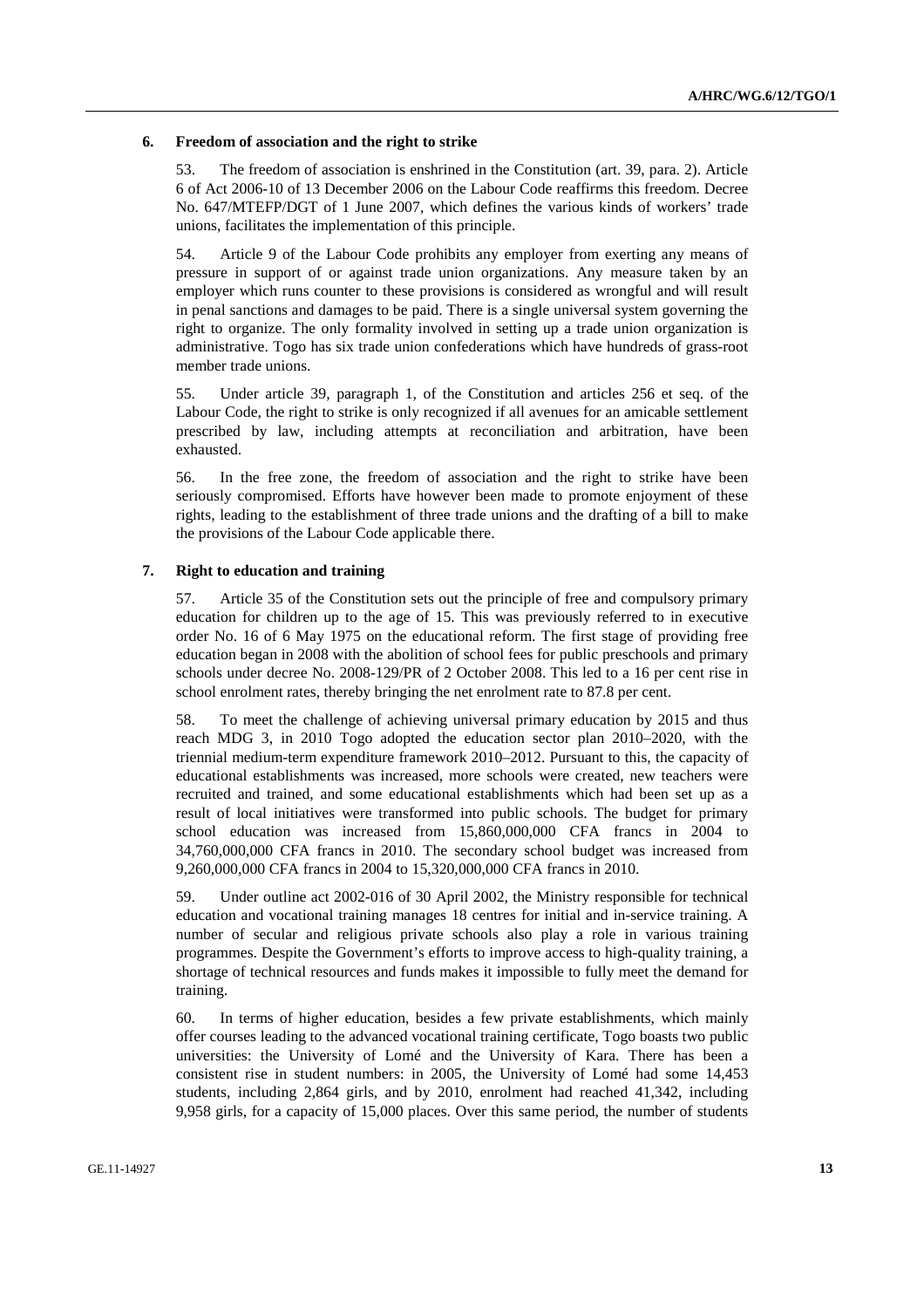at the University of Kara increased from 2,761 (including 366 girls) to 9,908 (including 1,848 girls) for a capacity of 5,500 places.

# **8. Cultural rights**

61. Togo has ratified and acceded to the following UNESCO conventions and agreements: (a) the UNESCO Convention for the Safeguarding of the Intangible Cultural Heritage; (b) the Convention on the Protection and Promotion of the Diversity of Cultural Expressions; (c) the Convention concerning the Protection of the World Cultural and Natural Heritage; (d) the Agreement on the Importation of Educational, Scientific and Cultural Materials, adopted in Florence. Togo is also a member of the World Intellectual Property Organization and the African Intellectual Property Organization. A number of measures have been taken in this area, including the creation in Togo of the office of copyrights, the Ministry of Culture, a national museum and several regional museums. The country adopted a cultural policy in March 2011 with the aim of consolidating the country's cultural heritage.

# **9. Right to health**

62. "The State acknowledges the right of citizens to health. It shall strive to promote that right." (article 34 of the Constitution). Act No. 2009-007 of 15 May 2009 on the Health Code stipulates the legal framework for health-care provision.

63. A five-year plan (2002–2006) and a strategy note were adopted in 2001 to clarify the general lines of the national public health policy. On the basis of the conclusions and recommendations of this plan, the priorities identified in the Poverty Reduction Strategy Paper (PRSP), and subregional and international guidelines on health, especially the MDGs, a new health development plan was drawn up for the period 2009–2013. Themebased strategies (malaria, HIV/AIDS, reduction of maternal and neonatal mortality, vaccination, community-based interventions) have been implemented.

64. The number of workers in the health sector increased from 6,934 in 2004 to 12,693 in 2010, representing an average increase of around 11.8 per cent per year. Of these, 79 per cent are in the public sector, 14 per cent in the for-profit private sector and around 8 per cent in the faith-based private sector. The country has 1 doctor per 11,171 inhabitants, 1 State-registered nurse per 6,135 inhabitants and 1 midwife for 13,710 inhabitants. Healthcare services consist of 789 health units, of which 529, or 67 per cent, are in the public sector, and 260, or 33 per cent, are in the private sector.

65. The geographical coverage of health services is as follows: 88 per cent of the population live within 5 km of health facilities and 62 per cent within 2.5 km. There are however disparities by region and by health district.

### *(a) Maternal, newborn, infant and child health*

66. Around 84 per cent of pregnant women have antenatal consultations and receive support from midwives and birth attendants. The figure for maternal mortality is high, with 478 deaths per 100,000 live births. The infant mortality rate is estimated at 77 per thousand and the child mortality rate at 123 per thousand. In order to reduce these levels, the Government has begun implementing high-impact interventions, namely: subsidies have been given for caesarean section operations since 2 May 2001; a campaign was launched in 2010 to speed up the reduction of maternal mortality; and a national programme was launched in April 2011 to provide treatment for obstetric fistula.

67. Awareness-raising publicity campaigns by the Government and civil society organizations pushed up contraceptive use from 11.3 per cent in 2003 to 16.8 per cent in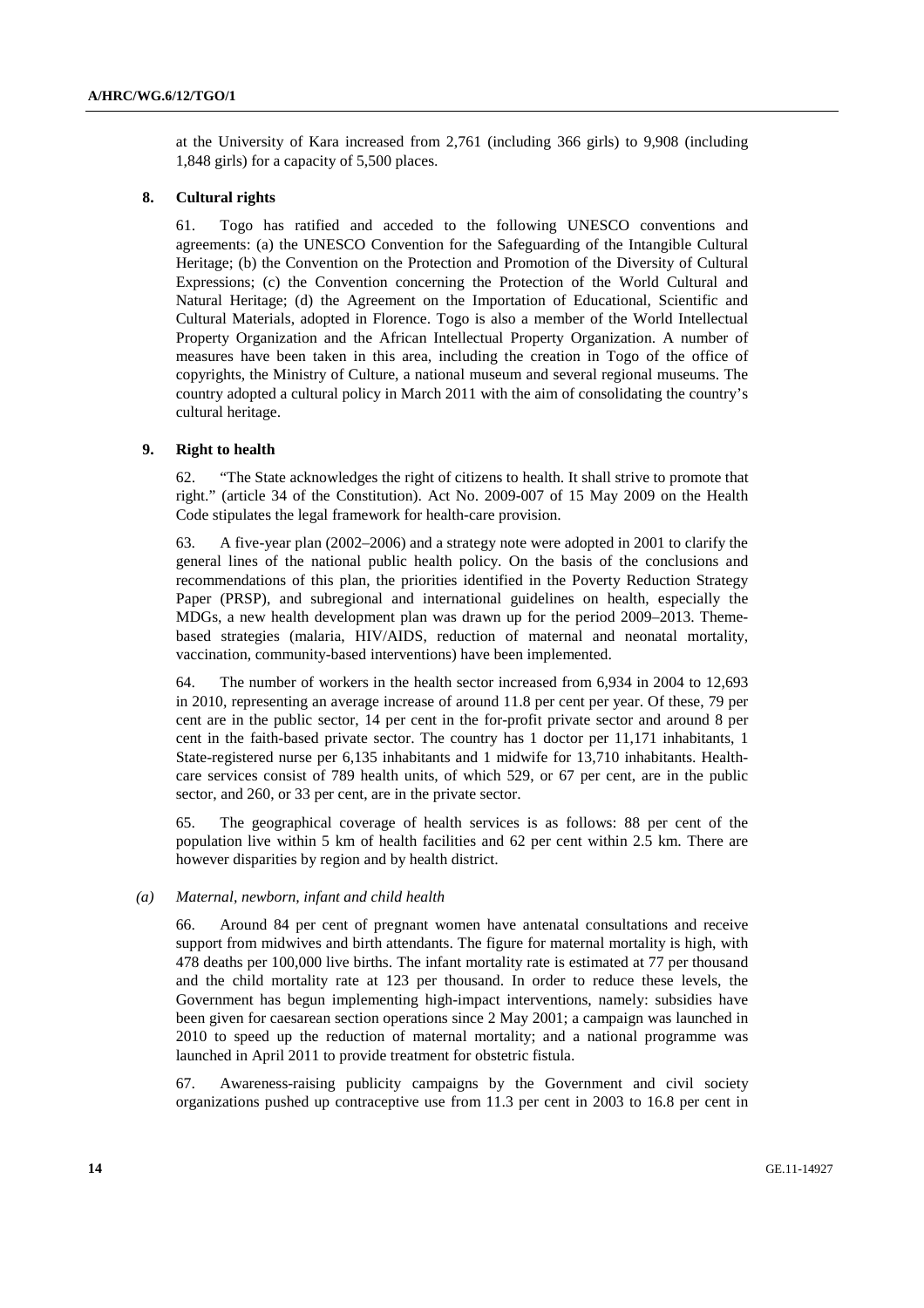2008. The proportion of births assisted by qualified health personnel rose from 51 per cent in 1998 to 62 per cent in 2006.

 *(b) Immunization coverage* 

68. An expanded programme of immunization (EPI) and a free public vaccine distribution system are in operation across the country. In 2006, 42.2 per cent of children received eight doses of EPI vaccine before their first birthday, and 43 per cent were fully immunized. At the same time, 6 per cent received no vaccinations at all. In 2001, measlesrelated mortality was reduced by 100 per cent and the morbidity level decreased by 84 per cent. Notwithstanding, measles immunization campaigns were conducted in 2004, 2008 and 2010. In 2007, Togo was certified by WHO as a country which had eradicated poliomyelitis. The immunization activities have been aimed at children under 5 years of age. In 2010, immunization coverage for poliomyelitis stood at 92 per cent, for tuberculosis at 94 per cent and for measles at 84 per cent.

 *(c) Prevention, treatment and care for sexually transmitted infections and HIV/AIDS* 

69. HIV prevalence was estimated at 3 per cent in 2008 compared to 3.6 per cent in 2001. The general trend towards stability observed since 2005 conceals significant regional discrepancies. The response is aimed at ensuring that persons living with HIV/AIDS have universal access to comprehensive prevention and treatment services, aftercare and support, so as to halt the HIV/AIDS epidemic and reverse the trend by 2015. The percentage of those living with HIV/AIDS who receive antiretroviral therapy stood at 53.9 per cent in 2009 compared with 27.3 per cent in 2006. Since 2008 the Government has made antiretrovirals free for all such individuals, who are covered by Act No. 2010-018 of 31 December 2010 on the protection of persons with regard to HIV/AIDS. This has increased the number of persons on antiretrovirals from 8,000 in 2008 to 24,000 in 2010. Health education and prevention of sexually transmitted infections and HIV/AIDS have been included on the primary school curriculum for 2009.

70. Furthermore, activities have been launched across the entire range of support centres to prevent mother-to-child transmission of HIV. The number of sites offering such activities increased from 48 in 2008 to 128 in 2009 (with a geographical coverage of 20.4 per cent). In 2009, this made it possible to reach about 32 per cent of the target population. Despite these significant results, there is still considerable progress to be made. In May 2010, Togo acceded to the International Health Partnership, through the signing in Geneva of a compact seeking to accelerate the achievement of MDGs 4, 5 and 6 and enhance the health of the country's population.

# **C. Rights of specific groups**

# **1. Women's rights**

71. Since 1975, International Women's Year, Togo has included activities for the protection and advancement of women in its key national development priorities. Moreover, Togo is party to several international instruments promoting women's rights, and in particular the Convention on the Elimination of All Forms of Discrimination against Women and the Protocol to the African Charter on Human and Peoples' Rights on the Rights of Women in Africa. Togo is firmly committed to improving the status of women across the board.

72. Article 11 of the Constitution establishes the principle of equality between men and women before the law. In 2009, a bill was adopted to redress gender inequalities and ensure that women enjoy their rights in full. This bill revised the Individuals and Family Code to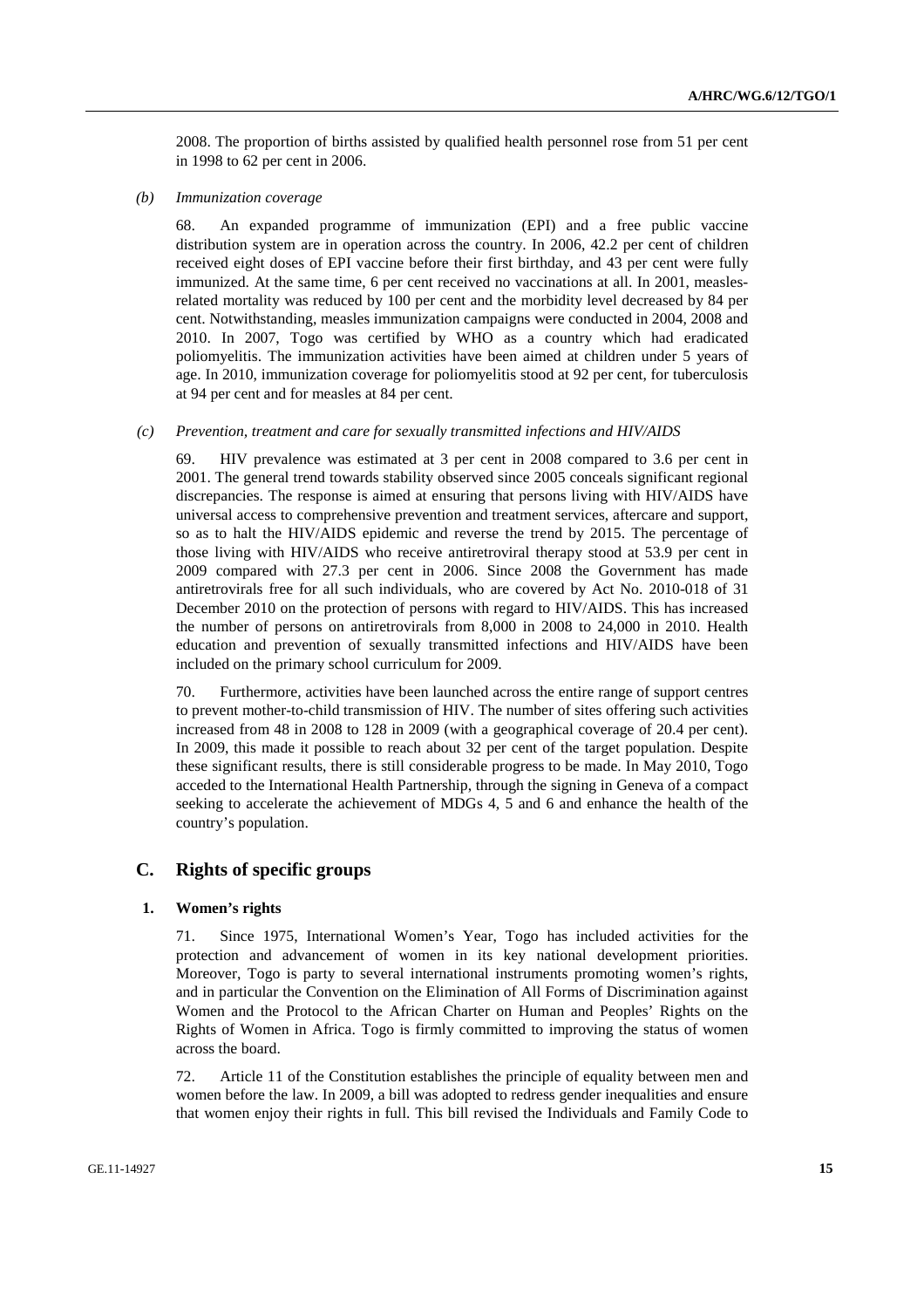reflect changes in Togolese society and to bring it into line with the relevant international instruments ratified by Togo.

73. Various steps have been taken to promote gender equality: (a) the adoption in 2006 of a document on the national strategy to incorporate gender into policies and programmes; (b) inclusion of the gender dimension in the PRSP; (c) the adoption in January 2011 of the national policy on gender equality and equity and its plan of action; (d) inclusion of activities to improve the socio-economic and legal situation of women in the Interim Priority Action Programme 2008–2010; (e) validation in 2010 of a study on gender-based violence making it possible to categorize the different forms of violence against women and in particular emerging forms of violence (trafficking and exploitation of women), to gauge how pervasive these are and to identify strategies to put an end to them. The preliminary draft of the Criminal Code thus covers and systematically penalizes all gender-based violence.

74. A ministry dealing specifically with women's affairs was created in 2010 in order to speed up the implementation of all the Government's commitments in the area of women's rights. The Ministry organizes regular awareness-raising campaigns, targeting women and traditional knowledge-keepers.

75. In the professional sphere, the General Civil Service Regulations, the Labour Code and their relevant implementing texts address the issue of women in the workplace and provide them with legal protection.

76. Under articles 148 and 149 of the Labour Code, a pregnant woman whose condition is certified by a doctor may leave her work without notice and without having to pay a fine for breach of contract. She is entitled to 14 weeks' maternity leave and, after the birth, to one hour's rest during the working day.

77. The obstacles to the advancement of women's rights and to the implementation of the various relevant international instruments stem from: a reluctance to change traditional customs and practices (levirate, sororate, servitude), economic hardship and a high level of female illiteracy (66.7 per cent in 2006). Nevertheless, reform of the public administration by means of a review of the General Civil Service Regulations will provide better protection for women and reduce gender inequalities.

78. With regard to trafficking in women, Togo ratified the United Nations Convention for the Suppression of the Traffic in Persons and of the Exploitation of the Prostitution of Others; the Declaration of the Economic Community of West African States on the Fight against Trafficking in Persons; the Protocol to Prevent Suppress and Punish Trafficking in Persons, Especially Women and Children, supplementing the United Nations Convention against Transnational Organized Crime; Multilateral Cooperation Agreement to Combat Trafficking in Persons, Especially Women and Children in West and Central Africa.

79. In addition to the Constitution, the following legislation and regulations are used to establish the status of women and promote and protect their rights: (1) Act No. 98-16 of 17 November 1998, prohibiting female genital mutilation; (2) Act No. 2006-010 of 13 December 2006 on the Labour Code; Act No. 2007-005 of 10 January 2007 on reproductive health; and Act No. 2010-018 of 31 December 2010 on the protection of persons with regard to HIV/AIDS. Nevertheless there are still areas of gender inequality, notably in the civil service (8,395 women across all departments out of a total staff of 43,422), Parliament (9 out of 81 members), Government (7 out of 32 ministers), and other decision-making bodies.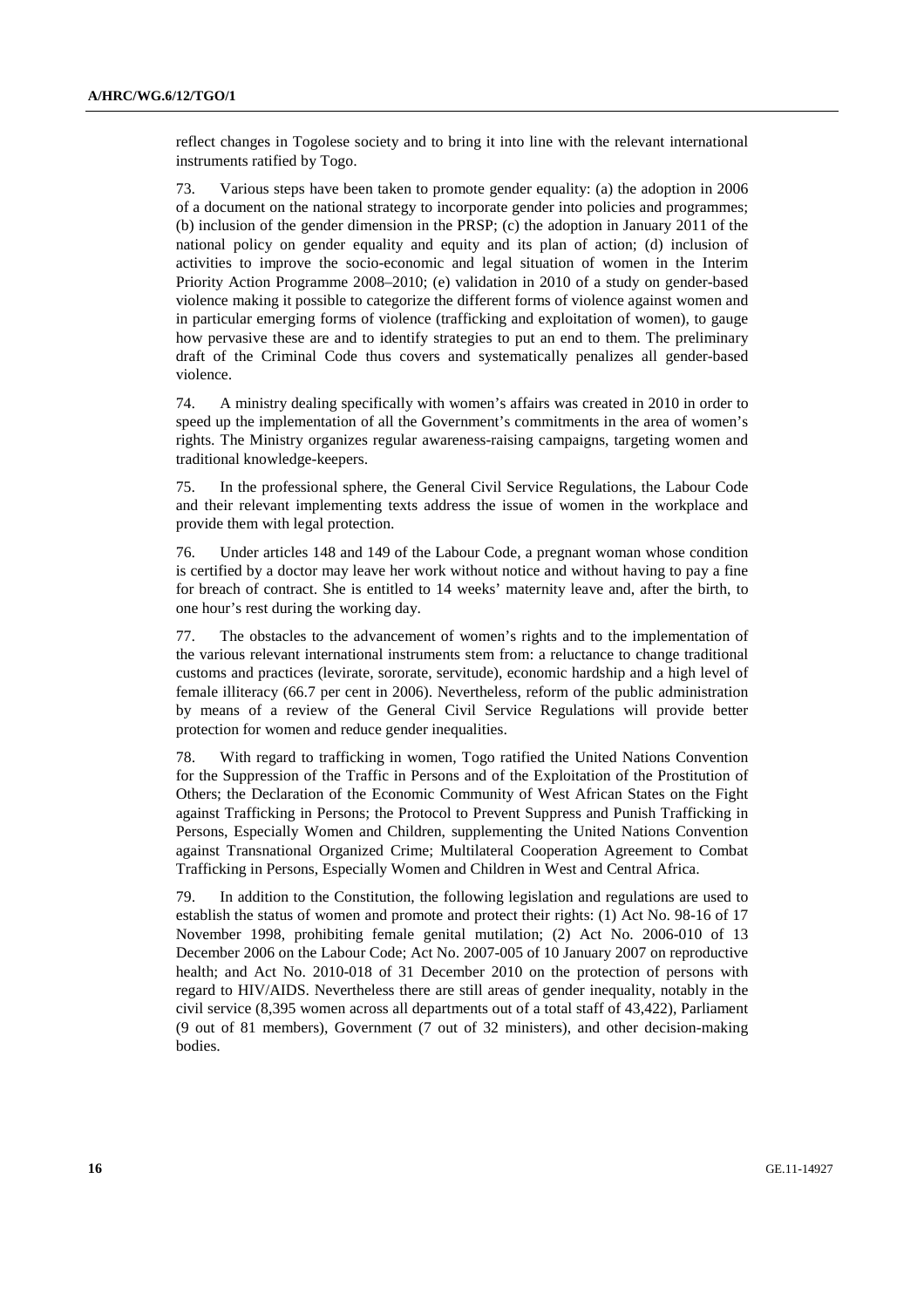### **2. Rights of the child**

80. Togo has worked with its partners to establish legislation that is compatible with the international and regional instruments to which it is party, and to improve the regulations for the institutional care of children considered victims through the following:

- Act No. 2007-017 of 6 July 2007, on the Children's Code
- Act No. 2009-010 of 11 June 2009 on the organization of the civil service in Togo, which modifies the limit for declaring new births from 30 to 45 days
- The Hague Convention on Protection of Children and Co-operation in respect of Intercountry Adoption
- Protocol to Prevent Suppress and Punish Trafficking in Persons Especially Women and Children, supplementing the United Nations Convention against Transnational Organized Crime, ratified in Palermo in 2009

81. A number of measures have been taken to enact this legislation: the creation of a directorate-general within the Ministry of Social Action and National Solidarity to carry through the policies and programmes focused on children; the installation in 2009 of a telephone helpline and the drafting of practical reference documents for people involved in childcare; the establishment of the National Commission for the Care and Social Reintegration of Child Victims of Trafficking which helped to improve the organization of the reintegration into society and employment of 1,722 children between 2007 and 2010; and the establishment of the National Child Adoption Committee in 2008 to provide better guidance on the procedures.

82. Arrangements have been made in prisons to separate children in conflict with the law from adults. A youth court was created under the jurisdiction of the Lomé court of appeal, followed by the nomination of some 20 investigating judges acting as youth court judges in courts outside of the capital. Although the existence of street children is clear to see, there are not enough programmes to assist them and efforts are being made to meet this need.

83. Studies into the conditions of orphans and vulnerable children have made it possible to identify factors of vulnerability such as family poverty, HIV/AIDS infection, family status, shortages of care facilities for children in difficult circumstances, foster homes lacking know-how and financial means, and the lack of community services to help provide care for children in difficult circumstances.

84. Insufficient public awareness of the current law and scarce resources make establishing an environment which is protective of the rights of the child a major challenge.

### **3. Rights of the elderly and persons with disabilities**

85. Article 33 of the Constitution places an obligation on the State to take steps to protect persons with disabilities and the elderly from social injustice.

86. A central office for the elderly within the Ministry of Social Action and National Solidarity conducts awareness-raising information campaigns for the elderly, develops projects to improve their living conditions and organizes policies designed to benefit them, such as the construction of a centre and the drafting of a national policy for the elderly.

87. Act No. 2004-005 of 23 April 2004 on the social protection of disabled persons reflects the Government's policy towards persons with disabilities. The Act is currently under revision to bring it into line with the Convention on the Rights of Persons with Disabilities, which Togo ratified on 11 January 2011.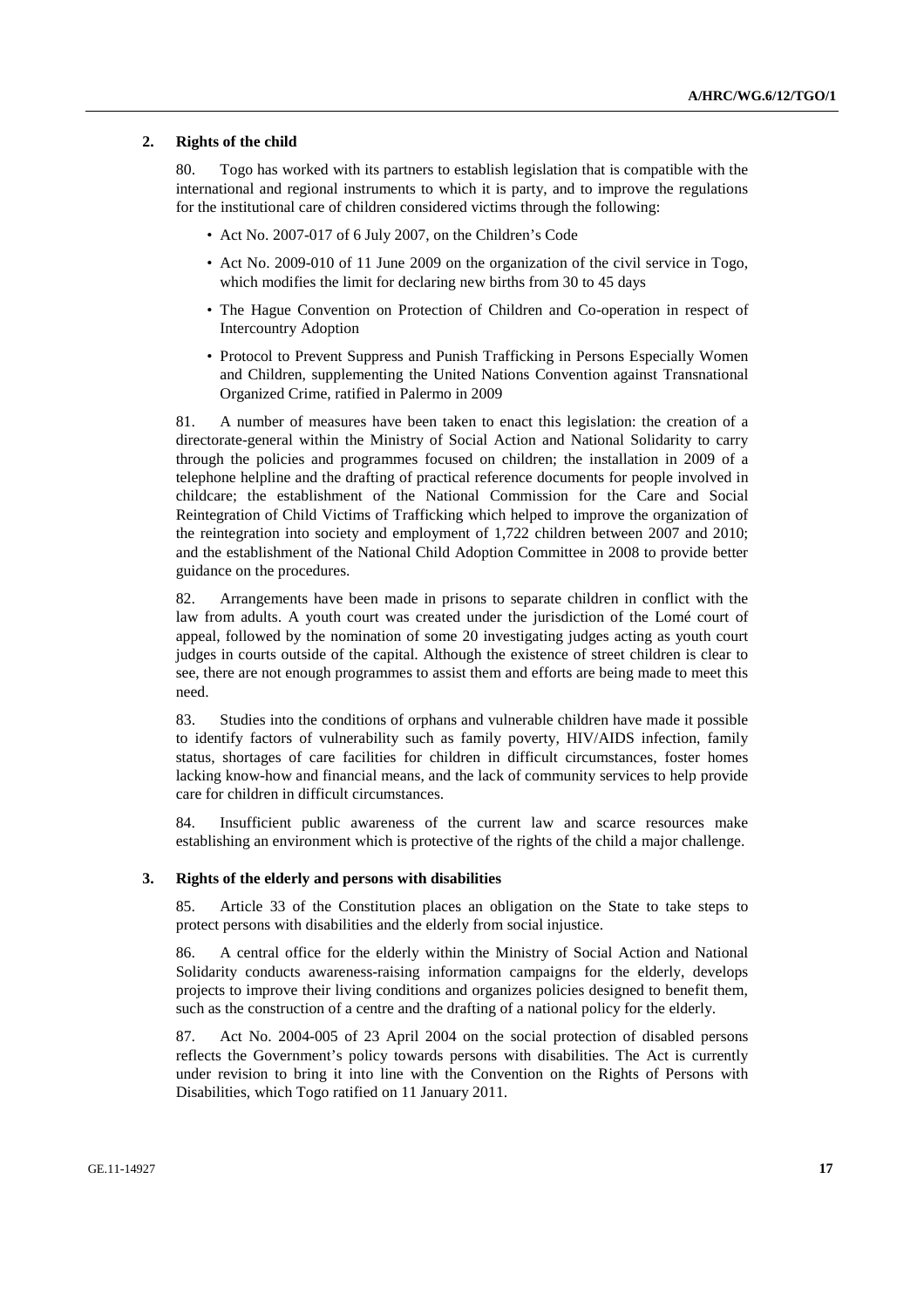88. There is also a national policy to rehabilitate persons with disabilities, a communitybased rehabilitation programme and a national programme to combat blindness.

89. A National Orthopaedic Appliances Centre, five regional branches, and two vocational training centres have been created. The education centres for the visually impaired, for children with hearing disabilities and for mentally disabled children are private. The State however provides grants for these each year, as does the Togolese Federation of Associations of Disabled Persons.

90. The issue of the protection of children and the disabled has been introduced on the curriculum of the National School of Social Training and the National School for Medical Auxiliaries. Despite the fact that there is legislation to protect persons with disabilities, they still face difficulties: limited access to education for children with mental and sensory disabilities (they cannot go to ordinary schools); lack of access to public buildings (no ramps in schools and public places such as health-care centres); limited employment opportunities (public and private); difficult working conditions; and lack of attention given to the reproductive health of disabled women in the training of health workers.

#### **4. Internally displaced persons and refugees**

91. In the aftermath of the socio-political unrest from 1990 to 2005, some people had to leave their home areas to escape various abuses. An estimated 67,443 left including 3,000 in 2005. The successive governments since 2005 have implemented a policy of reconciliation, leading to the return of internally displaced persons.

92. An estimated 436,242 people were displaced by flooding between 2007 and 2010. A reception centre with a capacity of 1,000 was built with the support of the international community in the Golfe prefecture, to add to the seven intermediate reception centres that already exist.

93. Togo has welcomed some 20,000 refugees of 14 different nationalities, of whom 13,000 are from rural areas and 7,000 from cities. More recently, there has been an influx of 6,000 refugees from Côte d'Ivoire of whom there were 1,739 in the Avepozo camp as of 13 June 2011. The Togolese authorities are assisting the Office of the United Nations High Commissioner for Refugees in guaranteeing safety and protection to all refugees in the country. These refugees enjoy the same rights as the citizens of Togo. The Refugee Status Act of 2000 established the National Refugee Commission. Furthermore, the National Refugee Assistance Coordination Office was set up in 1994 to register refugees and provide them with the documents they need.

# **IV. Cooperation with human rights mechanisms**

94. Togo recognizes that, due to a lack of funds, it has not fully met its obligations regarding the submission of reports to treaty bodies. However, thanks to stronger collaboration with the country office of the Office of the United Nations High Commissioner for Human Rights (OHCHR) since it was set up in 2006 and the revitalization of the Interministerial Commission for the Preparation of Initial and Periodic Reports on Human Rights, Togo has submitted: (1) its fourth periodic report on civil and political rights, in 2011; and (2) its sixth to seventeenth periodic reports on the International Convention on the Elimination of All Forms of Racial Discrimination, in 2008. It has also submitted the following reports: (1) its second periodic report on the Convention against Torture and Other Cruel, Inhuman or Degrading Treatment or Punishment, in 2011; (2) its third and fourth periodic reports on the Convention on the Rights of the Child, in 2010; (3) its sixth and seventh periodic reports on the Convention on the Elimination of All Forms of Discrimination against Women, in 2010; (4) its initial report on the International Covenant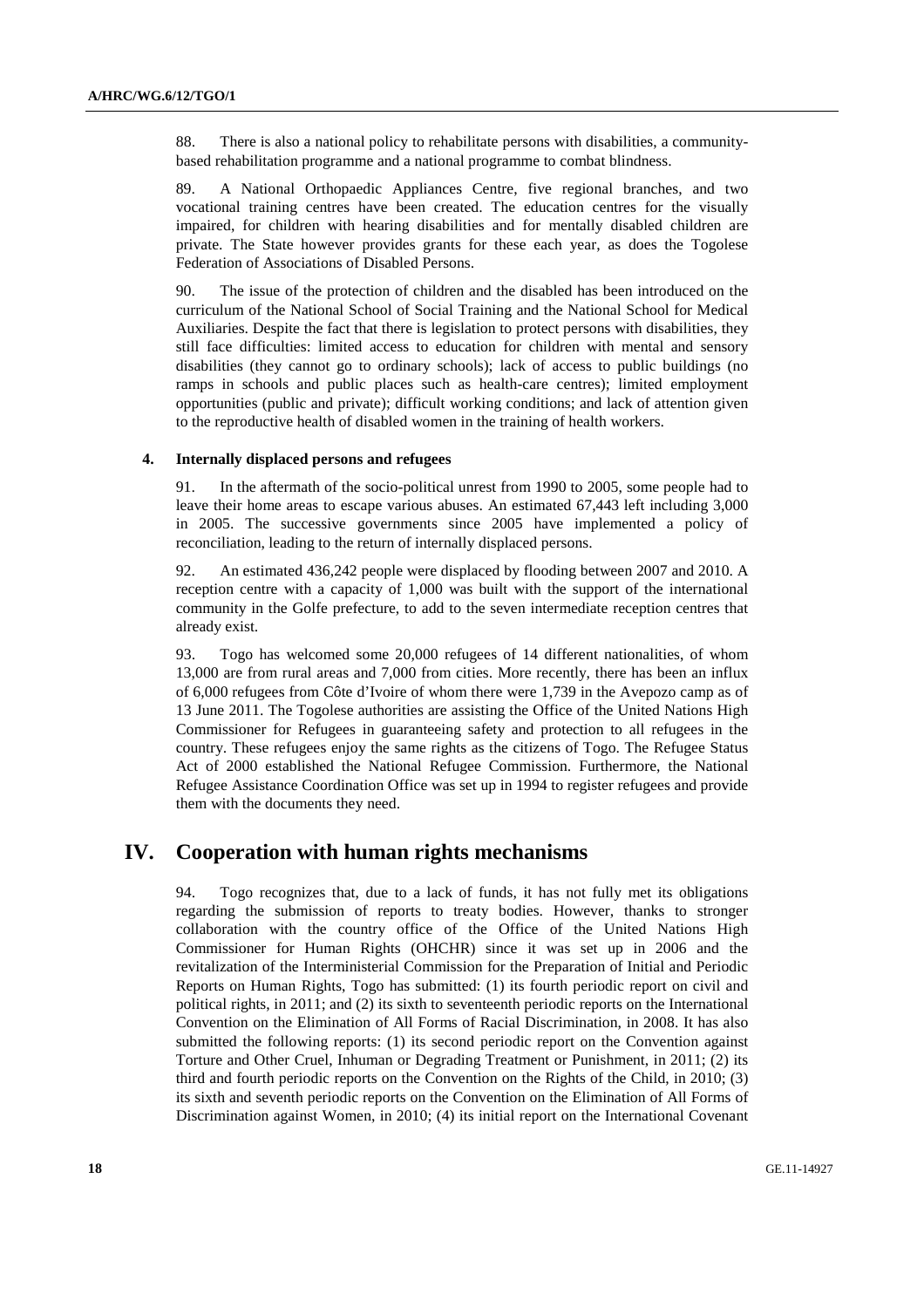on Economic, Social and Cultural Rights, in 2009; and (5) its initial report on the Optional Protocol to the Convention on the Rights of the Child on the sale of children, child prostitution and child pornography, in 2008.

95. Measures have been taken to implement a number of the recommendations made by the aforementioned treaty bodies: the adoption of the Children's Code; the creation of a telephone helpline; the definition of torture in the preliminary draft of the Criminal Code; the drafting of a text for a mechanism to prevent torture; and the abolition of the death penalty.

96. Regarding cooperation with special procedures mechanisms, the Special Rapporteur on torture visited Togo in 2007, and a joint mission of the United Nations and the African Union's Special Rapporteurs on the situation of human rights defenders visited Togo in 2008.

97. At the regional level, Togo presented its initial report on the African Charter on the Rights and Welfare of the Child in 2011 and submitted its third to fifth periodic reports on the African Charter on Human and Peoples' Rights.

98. At the interregional level, Togo has subscribed to the commitments undertaken within the International Organization of la Francophonie, particularly the Bamako Declaration and the Declaration of the Tenth Summit of Heads of State and Government adopted in Ouagadougou in November 2004.

# **V. Achievements, best practices, challenges and constraints**

# **A. Achievements and best practices**

99. Togo went through a long period of instability, partly due to the process of devolution of power, that created a polarization in the political field and had adverse effects in the area of human rights. Since 2006, Togo has adopted the Global Political Agreement, a policy and communication framework, to remedy the situation, and in 2009, it implemented the Permanent Framework for Dialogue and Consultation. The Government made strengthening political, economic, administrative and institutional governance the focus of its 2009–2011 PRSB.

100. A number of institutions have been established to ensure the promotion and protection of human rights: inter alia, the National Human Rights Commission under the Ministry of Human Rights, Consolidation of Democracy and Civic Training as well as ministries responsible for the advancement of women, for grass-roots development, for social affairs and national solidarity, for labour, and for employment and social security, and the Truth, Justice and Reconciliation Commission. Furthermore, the Government has decriminalized offences against the press laws and abolished the death penalty. It is also working in synergy with human rights institutions and in partnership with civil society organizations.

101. In the area of health care, subsidies have been allocated to cover 90 per cent of the cost of caesarean section operations and to provide free antiretroviral medication to protect people living with HIV/AIDS.

102. In terms of food production, the 2010 harvest produced a grain surplus.

103. Regarding the rights of children, Togo has established the National Commission for the Care and Social Reintegration of Child Victims of Trafficking, it established the National Committee for the Adoption of Children in 2008, and made changes to the organization of prisons to separate children in conflict with the law from adults.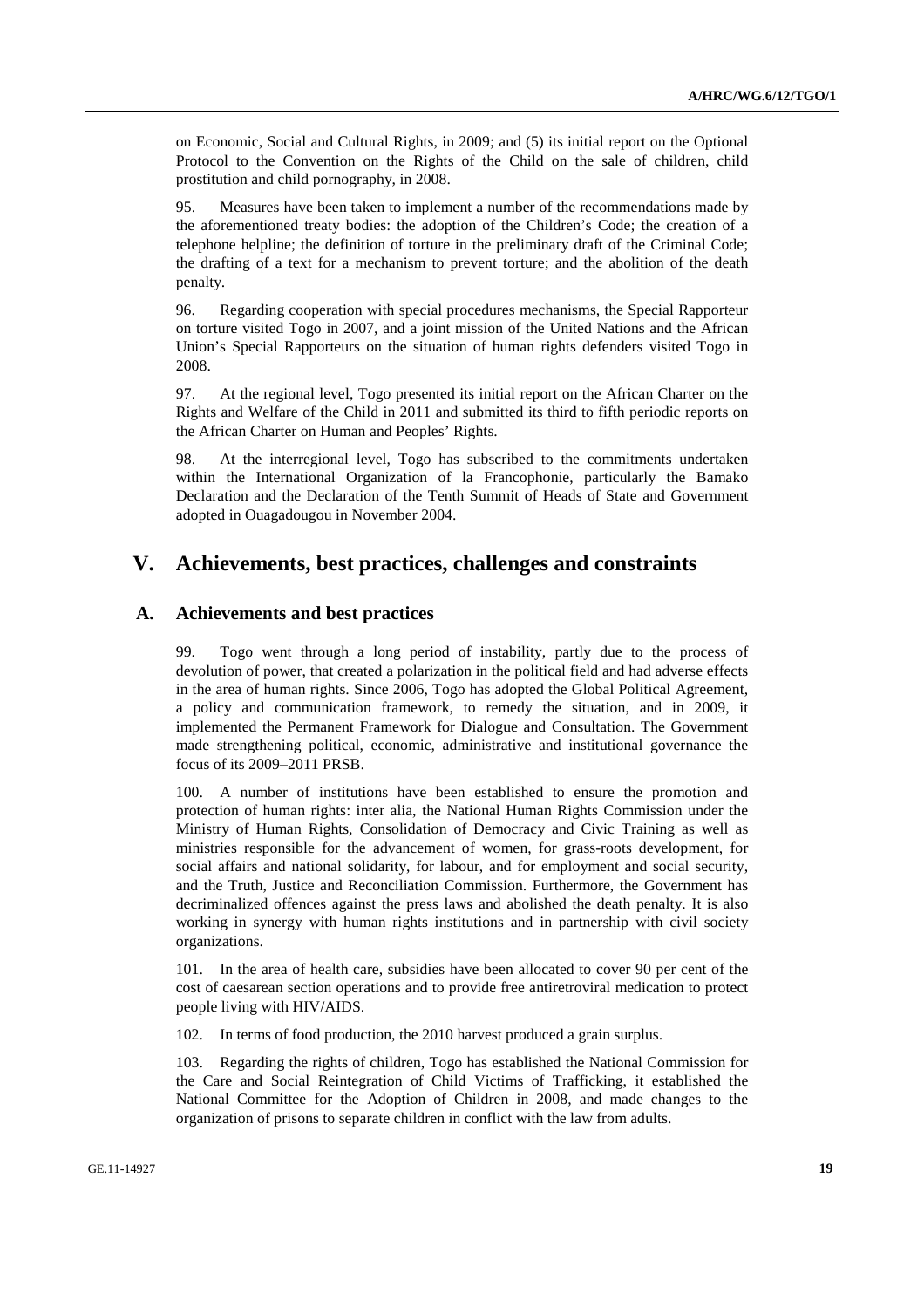104. With regard to social protection, acts have been passed establishing a social security code and instituting mandatory health insurance for civil servants.

105. In the area of training, a national fund for apprenticeships, vocational training and professional development was established and allowed 10,000 workers to be retrained between 2003 and 2009, for a total cost of 1,850,000,000 CFA francs.

106. Counselling and advice centres have been set up for female victims of violence.

# **B. Challenges and constraints**

107. A number of constraints are impeding the Government from fulfilling its international commitments. Among them:

 (a) **State institutions**: National Human Rights Commission and Interministerial Commission for the Preparation of Initial and Periodic Reports on Human Rights: lack of financial and human resources; lack of materials;

**Cooperation with mechanisms**: tardiness in the submission of reports and in following the recommendations of treaty bodies and special procedures;

 (c) **Civil and political rights**: administration of justice: obsolete infrastructure; lack of human and financial resources; lack of equipment; slowness of proceedings; and lack of specialized courts;

 (d) **Economic, social and cultural rights**: poverty; illiteracy; lack of security in employment and housing; lack of social housing; unemployment; lack of equipment; not enough trained medical personnel; lack of health facilities; lack of health training; high cost of medication; poor access to drinking water; lack of human and financial resources; lack of materials; and limited access to professional training;

 (e) **Rights of specific groups**: lack of facilities for orphans and vulnerable children; low birth registration rates, particularly in rural areas; poor access to resources and insufficient dissemination of legislation; high illiteracy rate; low level of female representation in decision-making bodies; sociocultural and traditional constraints; persistence of violence against women and children; exploitation of girls in domestic service; lack of training for health personnel on the reproductive health of women with disabilities; limited access to education; inaccessible facilities and public buildings; and problems with access to employment for disabled people;

**Other:** consequences of the suspension of international aid; insufficiency or non-existence of statistics; and persistence of political rivalries.

# **VI. Priorities, initiatives and commitments**

108. Priorities:

- Systematic inclusion of human rights in projects combating poverty
- Drafting and adoption of a plan to include the human rights-based approach
- Inclusion of human rights and citizenship in programmes, school and vocational training curricula, and training for security officials
- Continuation of educational activities and finalization of the national programme for civic training and education on human rights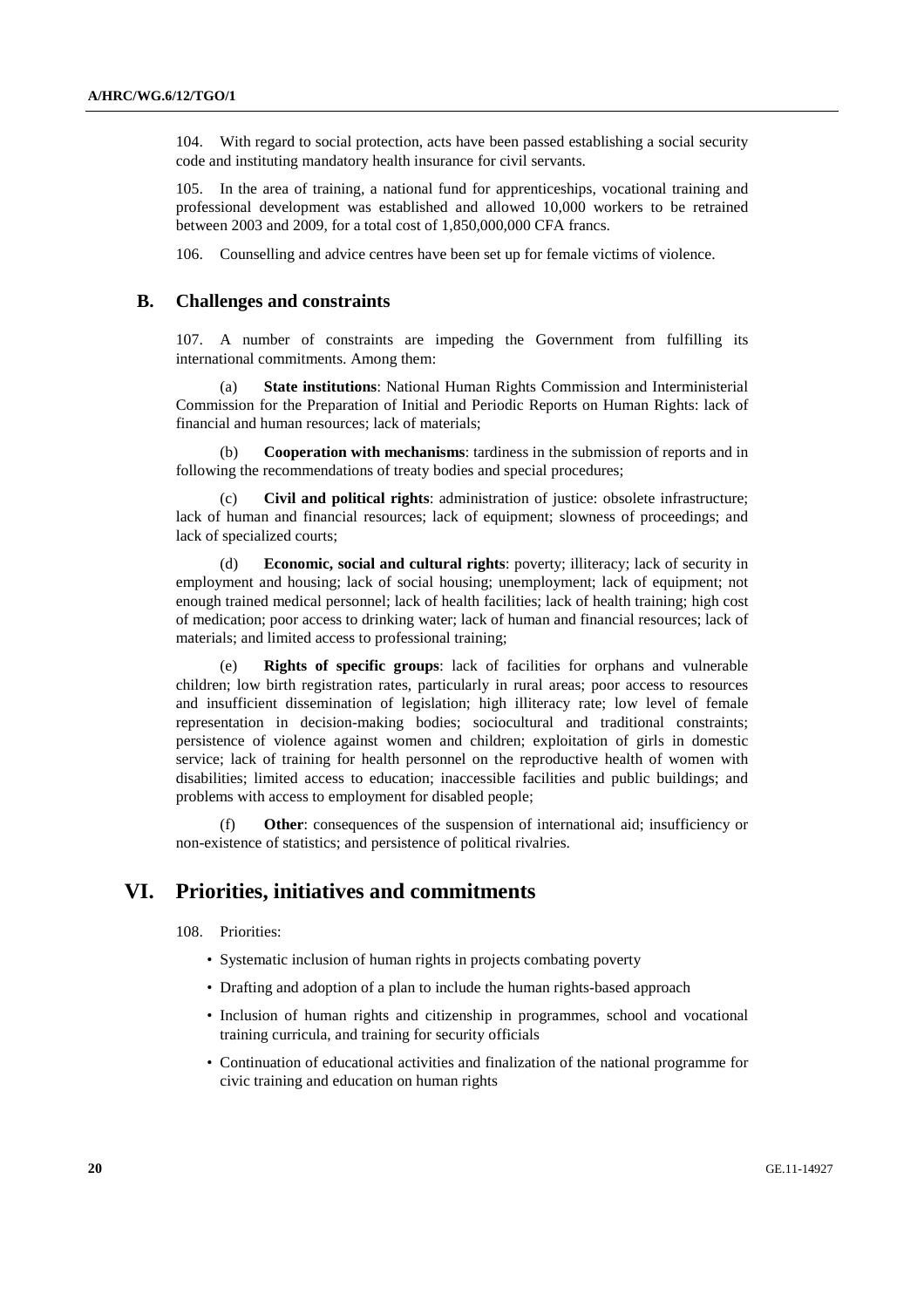- Capacity-building for the law enforcement and security services and members of the judiciary
- Strengthening of the independence of the judiciary
- Further dissemination of domestic and international human rights documents
- Strengthening of the operational capacities of the National Human Rights Commission as well as other institutions and organizations working to protect and defend human rights
- Continuation of the fight against impunity
- Implementation of the 2011 workplan of the peacebuilding and human rights promotion project signed with the United Nations Development Programme (UNDP)
- Implementation of the national strategy for peacebuilding and the promotion of human rights with the support of the OHCHR country office, UNDP, and the United Nations Regional Centre for Peace and Disarmament in Africa
- Strengthening of the dialogue between the State, civil society organizations and United Nation agencies
- Promotion of a universal social security policy
- Creation of a monitoring committee for the human rights-based approach adopted in the PSRP
- 109. Initiatives:
	- Accelerate the process for the adoption of pending bills and draft bills
	- Consolidate the decentralization process
	- Implement the National Policy for Gender Equity and Equality adopted in January 2011
	- Implement the cultural policy adopted in March 2011
	- Implement the charter for public-private partnership in technical training
	- Ensure that education on HIV is systematically included in technical training courses
	- Adopt the draft bill on conditions for the allocation of legal aid
	- Continue the national programme for the promotion and protection of human rights and the national strategy for consolidating democracy and peace for development
	- Continue the national housing strategy
	- Continue the national programme for the modernization of the judicial system
	- Implement the national regional development policy
	- Continue the public administration reform programme
	- Continue the national programme for investing in the environment and natural resources
	- Initiate cash transfer programmes as a primary instrument for social protection
- 110. Commitments:
	- Strengthen efforts to combat illiteracy
	- Continue to promote good governance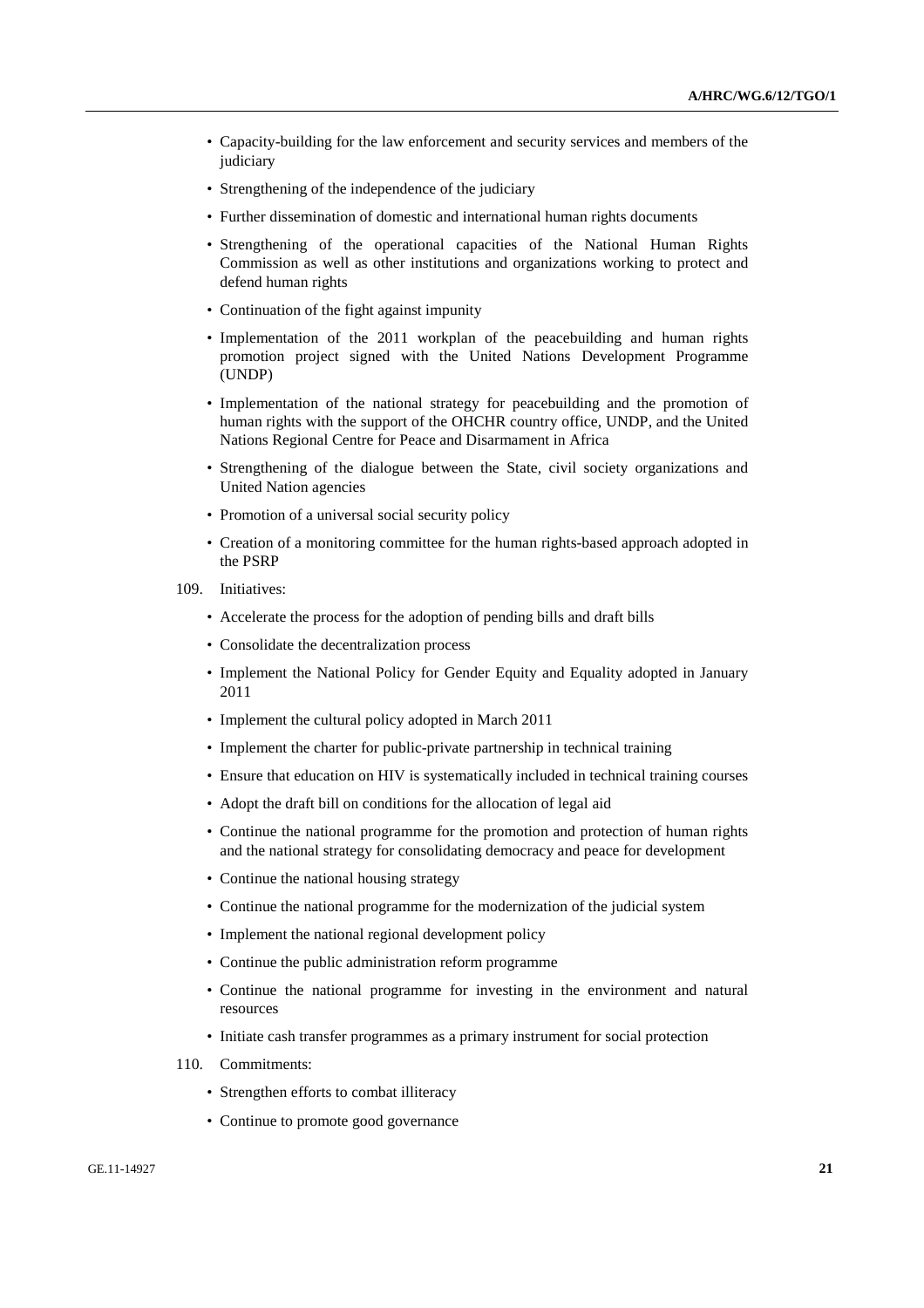- Get the reporting schedule with treaty bodies back on track
- Strengthen awareness and training of women for leadership positions
- Publicize the recommendations of the universal periodic review
- Strengthen the capacity for following up on recommendations made by treaty bodies and during the universal periodic review
- Continue to bring domestic legislation into line with international instruments
- Ratify the Second Optional Protocol to the International Covenant on Civil and Political Rights
- Ratify the International Convention for the Protection of All Persons from Enforced Disappearance
- Bring down the unemployment rate
- Accede to the UNESCO Convention against Discrimination in Education

# **VII. Expectations in terms of capacity-building and requests for technical assistance**

111. Appropriate assistance from the international community is greatly desired in the following areas:

- Training and refresher courses for members of the Interministerial Commission for the Preparation of Initial and Periodic Reports on Human Rights
- More sustained support to the Ministry of Human Rights, Consolidation of Democracy and Civic Training, the National Human Rights Commission, and the Truth, Justice and Reconciliation Commission
- Support for the establishment of a monitoring committee for the human rights-based approach and for a follow-up mechanism for the recommendation of the Truth, Justice and Reconciliation Commission
- Capacity-building to ensure equal access to justice
- Acceleration of the drafting and submission of overdue reports to International Labour Organization inspection bodies
- Training for civil society organizations
- Support for the harmonization of domestic legislation with international instruments
- Support for the dissemination of international instruments concerning human rights
- Support for the inclusion of human rights in school curricula
- Support for capacity-building for local elected officials, members of Parliament, law enforcement officials, local authorities and traditional leaders
- Exchange of expertise in the area of social protection policies
- Support for the implementation of a programme similar to the emergency programme to support the prison sector (PAUSEP)
- Support for the infrastructure of the two universities